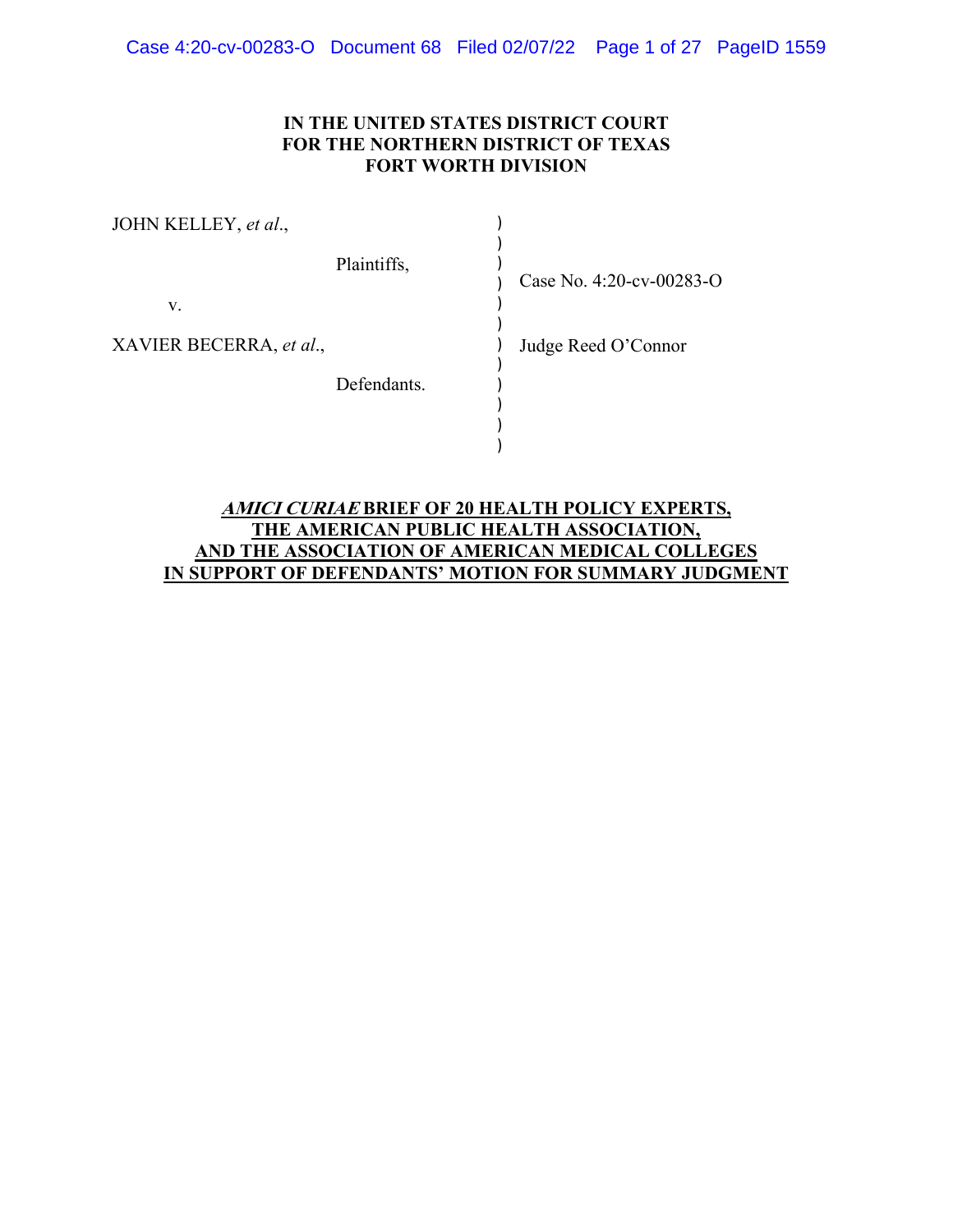# TABLE OF CONTENTS

**Page**

| I.   |           |                                                                                 |
|------|-----------|---------------------------------------------------------------------------------|
| II.  |           |                                                                                 |
| III. |           |                                                                                 |
|      | A.        |                                                                                 |
|      | <b>B.</b> |                                                                                 |
|      | $C$ .     | The Roles Assigned To USPSTF, ACIP, and HRSA Do Not Violate The                 |
|      |           |                                                                                 |
|      | D.        | The Preventive Services Provision Provides An Intelligible Principle Satisfying |
|      |           |                                                                                 |
| IV.  |           |                                                                                 |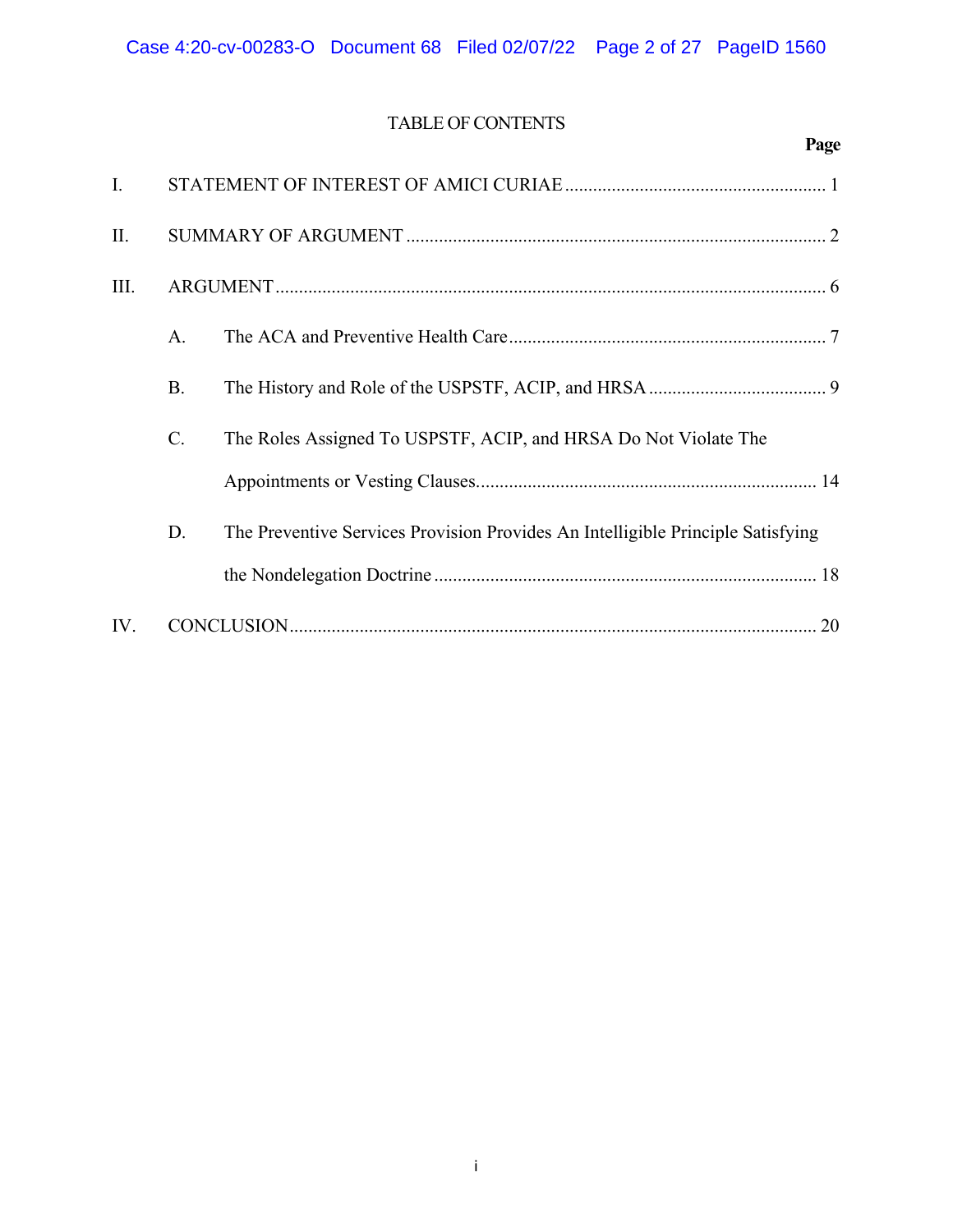# **TABLE OF AUTHORITIES**

Page(s)

| <b>Cases</b>                                                           |  |
|------------------------------------------------------------------------|--|
| A. L. A. Schechter Poultry Corporation v. United States,               |  |
| Amerada Hess Pipeline Corp. v. FERC,                                   |  |
| Big Time Vapes v. FDA,                                                 |  |
| F.A.A. v. Cooper,                                                      |  |
| Gundy v. United States,                                                |  |
| Little Sisters of the Poor Saints Peter and Paul Home v. Pennsylvania, |  |
| Panama Refining Co. v. Ryan,                                           |  |
| Texas v. Rettig,                                                       |  |
| <b>Statutes</b>                                                        |  |
|                                                                        |  |
|                                                                        |  |
|                                                                        |  |
|                                                                        |  |
|                                                                        |  |
|                                                                        |  |
|                                                                        |  |
|                                                                        |  |
|                                                                        |  |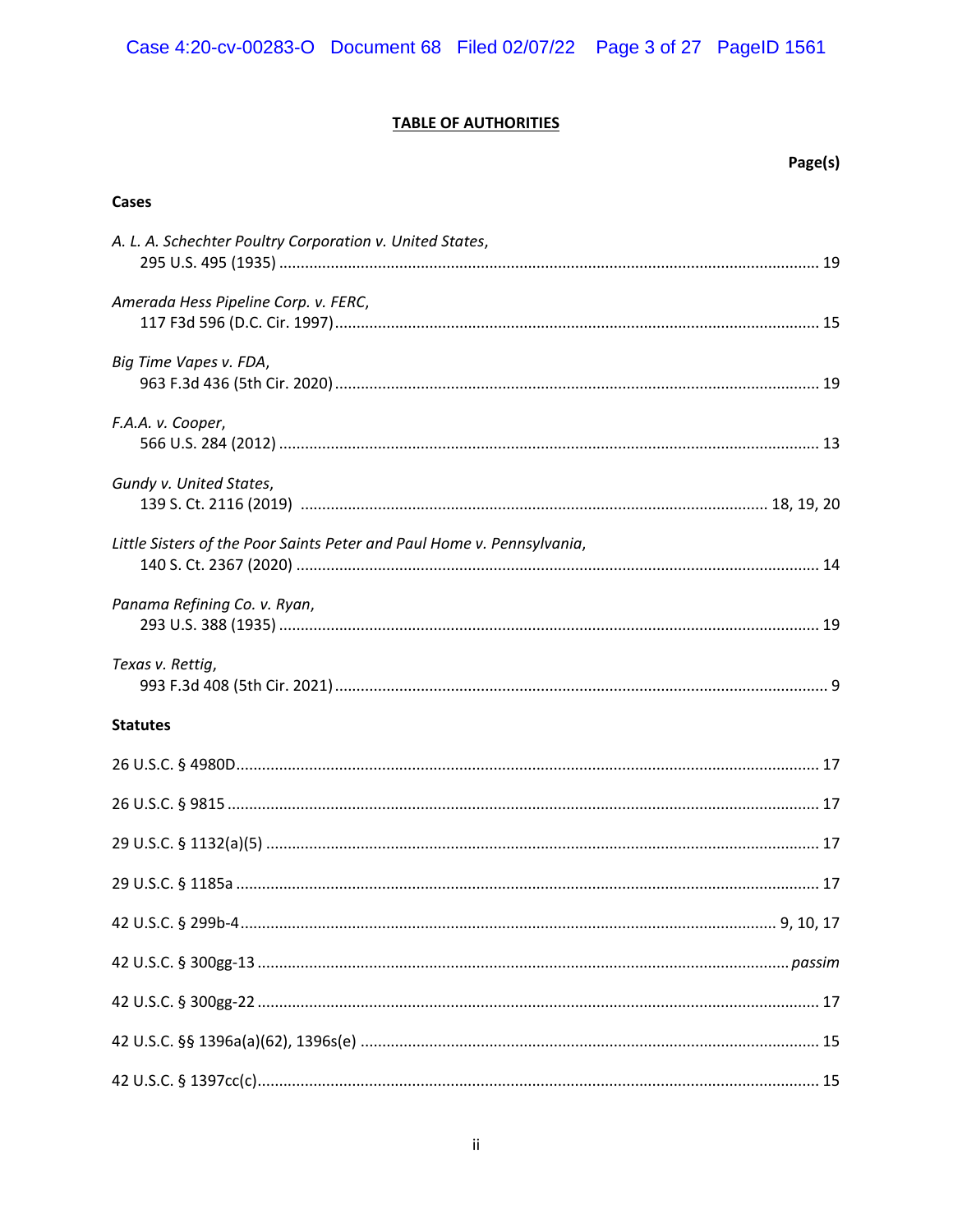## **Other Authorities**

| A Rapid Review, Medical Care Research and Review, 2021 June,                                                                                                                                                    |  |
|-----------------------------------------------------------------------------------------------------------------------------------------------------------------------------------------------------------------|--|
| American Academy of Pediatrics, Bright Futures,                                                                                                                                                                 |  |
| Baucus Address on Health Care Policy Before the National Health Policy Conference,<br>http://www.finance.senate.gov/newsroom/chairman/release/?id=63d38d5c-bc34-                                                |  |
| Brief, June 2015, https://www.cdc.gov/nccdphp/dch/pdfs/value_based_ins_design.pdf7                                                                                                                              |  |
| Centers for Disease Control and Prevention, ACIP Evidence to Recommendation<br>Framework, https://www.cdc.gov/vaccines/acip/recs/grade/downloads/acip-                                                          |  |
| Centers for Disease Control and Prevention, CDC Statement on ACIP Booster<br>Recommendations, Press Release, Sept. 24, 2021,<br>https://www.cdc.gov/media/releases/2021/p0924-booster-recommendations-.html  16 |  |
| Centers for Disease Control and Prevention, Morbidity and Mortality Weekly Report,<br>History and Evolution of the Advisory Committee on Immunization Practices - United<br>States, 164-2014,                   |  |
| CMS.gov, NHE Fact Sheet, https://www.cms.gov/Research-Statistics-Data-and-<br>Systems/Statistics-Trends-and-Reports/NationalHealthExpendData/NHE-Fact-Sheet                                                     |  |
| Dai, H. and Khan, A.S., The Effects of the Affordable Care Act on Health Access among<br>Adults Aged 18-64 Years with Chronic Health Conditions in the United States, 2011-                                     |  |
| Health Resources & Services Administration, Bright Futures,<br>https://mchb.hrsa.gov/maternal-child-health-topics/child-health/bright-                                                                          |  |
|                                                                                                                                                                                                                 |  |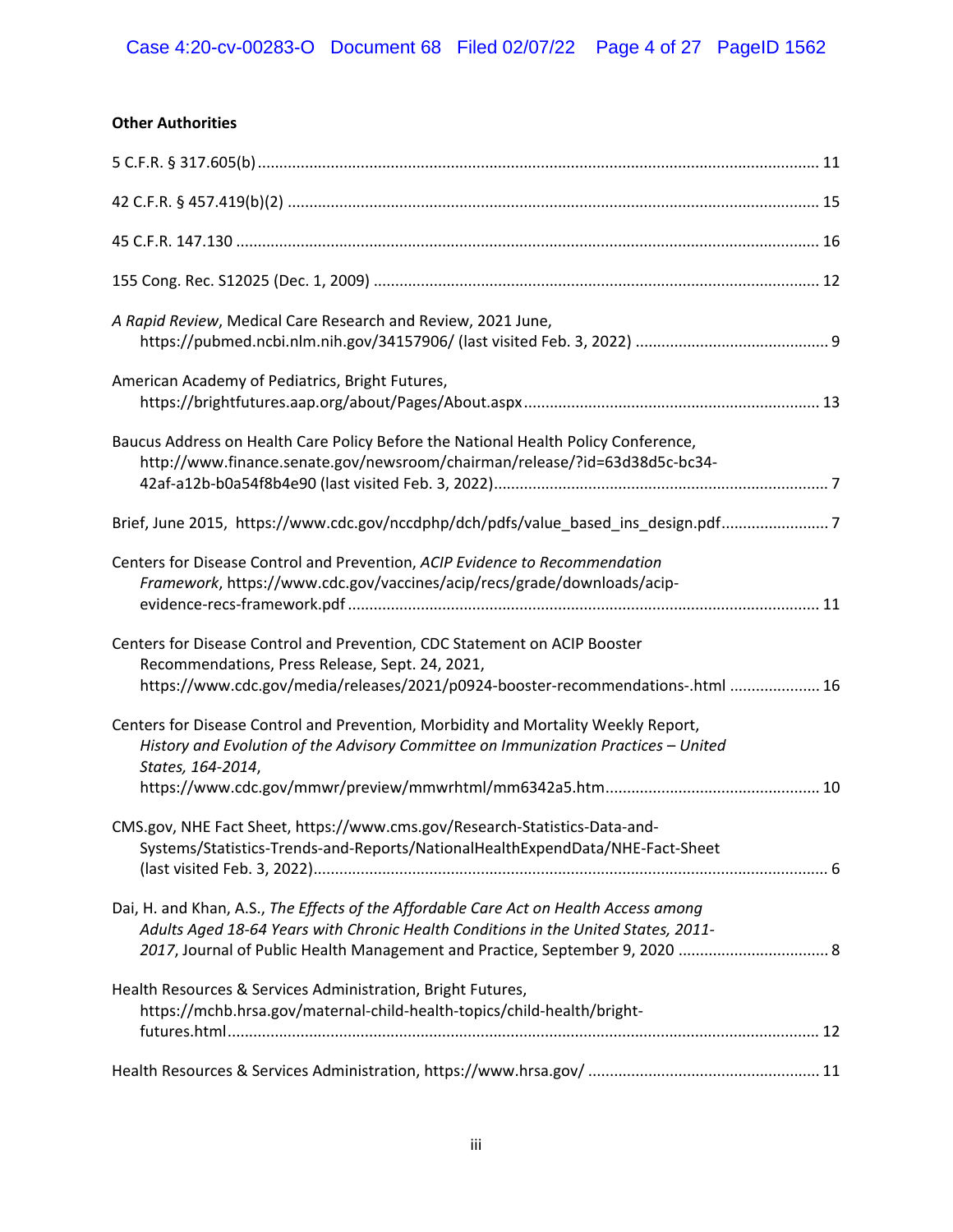# Case 4:20-cv-00283-O Document 68 Filed 02/07/22 Page 5 of 27 PageID 1563

| HealthCare.gov, Preventive Health Services, https://www.healthcare.gov/coverage/                                                                                                                                                                                 |
|------------------------------------------------------------------------------------------------------------------------------------------------------------------------------------------------------------------------------------------------------------------|
| https://www.hhs.gov/about/agencies/hhs-agencies-and-offices/index.html (last visited                                                                                                                                                                             |
|                                                                                                                                                                                                                                                                  |
| Ip, S., Chung, M., Raman, G., Chew, P., et. al., Breastfeeding And Maternal And Infant<br>Health Outcomes In Developed Countries, Evidence Reports Technology<br>Assessments, 2007 Apr.; (153):1-186, https://pubmed.ncbi.nlm.nih.gov/17764214/                  |
| Lin, J.S., Perdue, L.A., Henrikson, N.B., et. al., Screening for Colorectal Cancer: An<br>Evidence Update for the U.S. Preventive Services Task Force, Evidence Syntheses, No.<br>202, Agency for Healthcare Research and Quality, U.S. Department of Health and |
| National Conference of State Legislatures, Value-Based Insurance Design, updated Feb.<br>20, 2018, https://www.ncsl.org/research/health/value-based-insurance-design.aspx                                                                                        |
|                                                                                                                                                                                                                                                                  |
| Sommers, B., Maylone, B., Blendon, R.J., et al., Three-Year Impacts of the Affordable<br>Care Act: Improved Medical Care and Health among Low-Income Adults, Health                                                                                              |
| U.S. Department of Health and Human Services, Charter of the Advisory Committee on<br>Immunization Practices, https://www.cdc.gov/vaccines/acip/committee/acip-                                                                                                  |
| U.S. Department of Health and Human Services, January 2022,<br>https://www.aspe.hhs.gov/<br>sites/default/files/documents/786fa55a84e7e3833961933124d70dd2/preventive-                                                                                           |
| U.S. Preventive Services Task Force, A & B Recommendations, https://<br>www.uspreventiveservicestaskforce.org/uspstf/recommendation-topics/uspstf-and-                                                                                                           |
| U.S. Preventive Services Task Force, About the USPSTF, https://                                                                                                                                                                                                  |
| U.S. Preventive Services Task Force, Methods and Processes, Grade Definitions,<br>https://www.uspreventiveservicestaskforce.org/uspstf/about-uspstf/methods-and-                                                                                                 |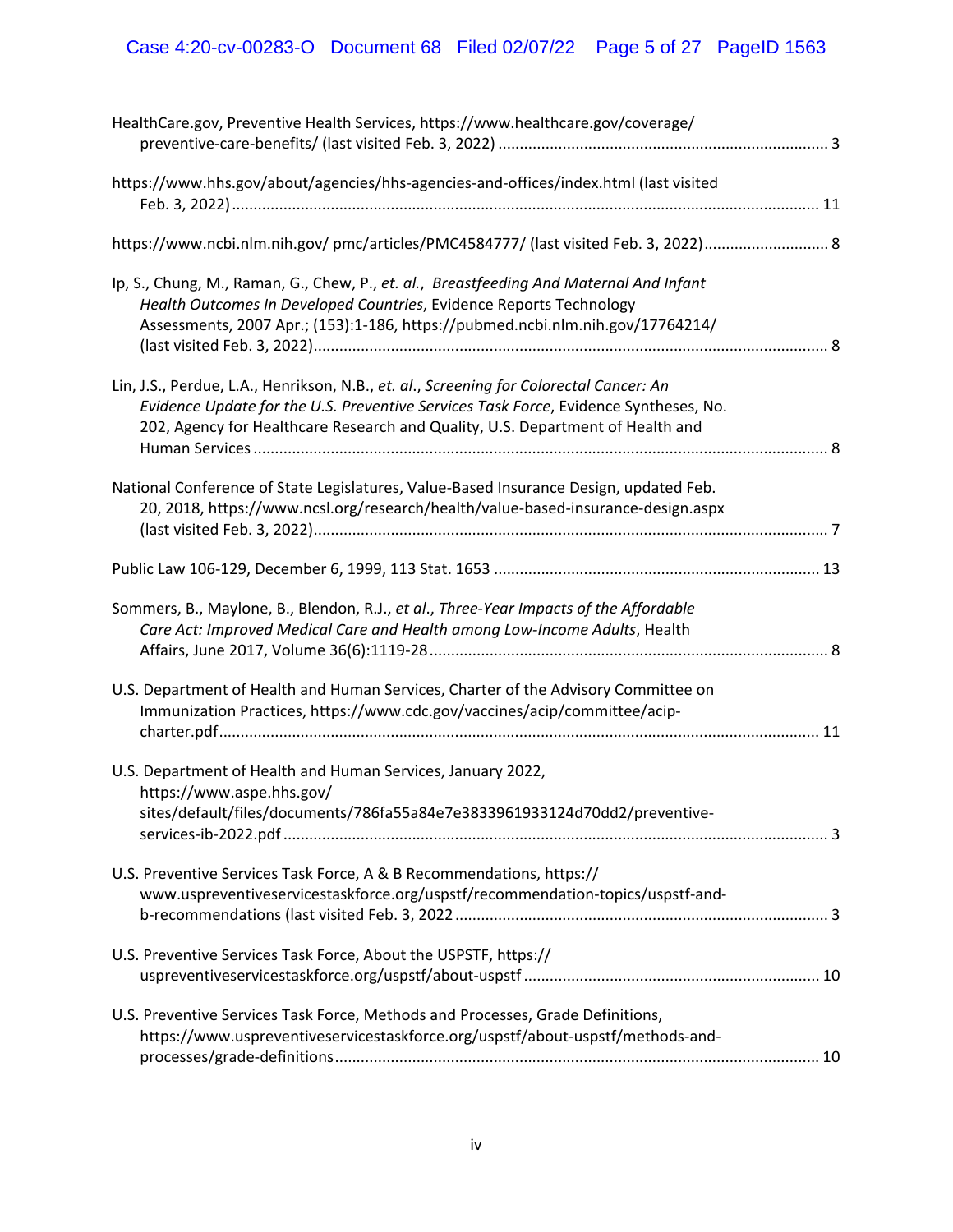# Case 4:20-cv-00283-O Document 68 Filed 02/07/22 Page 6 of 27 PageID 1564

| U.S. Preventive Services Task Force, Our Members,<br>https://www.uspreventiveservicestaskforce.org/uspstf/index.php/about-                                                                   |  |
|----------------------------------------------------------------------------------------------------------------------------------------------------------------------------------------------|--|
| The Washington Post (June 5, 2021),<br>https://www.washingtonpost.com/politics/2021/06/05/record-31-million-<br>americans-have-health-care-coverage-through-affordable-care-act-white-house- |  |
| Whitney, C. G., Zhou, F., Singleton, J., & Schuchat, A., Benefits from Immunization During<br>the Vaccines for Children Program Era-United States,                                           |  |
| Women's Preventive Service Initiative, Evidence Summary: Breastfeeding Services and<br>Supplies, https://www.womenspreventivehealth.org/wp-content/uploads/                                  |  |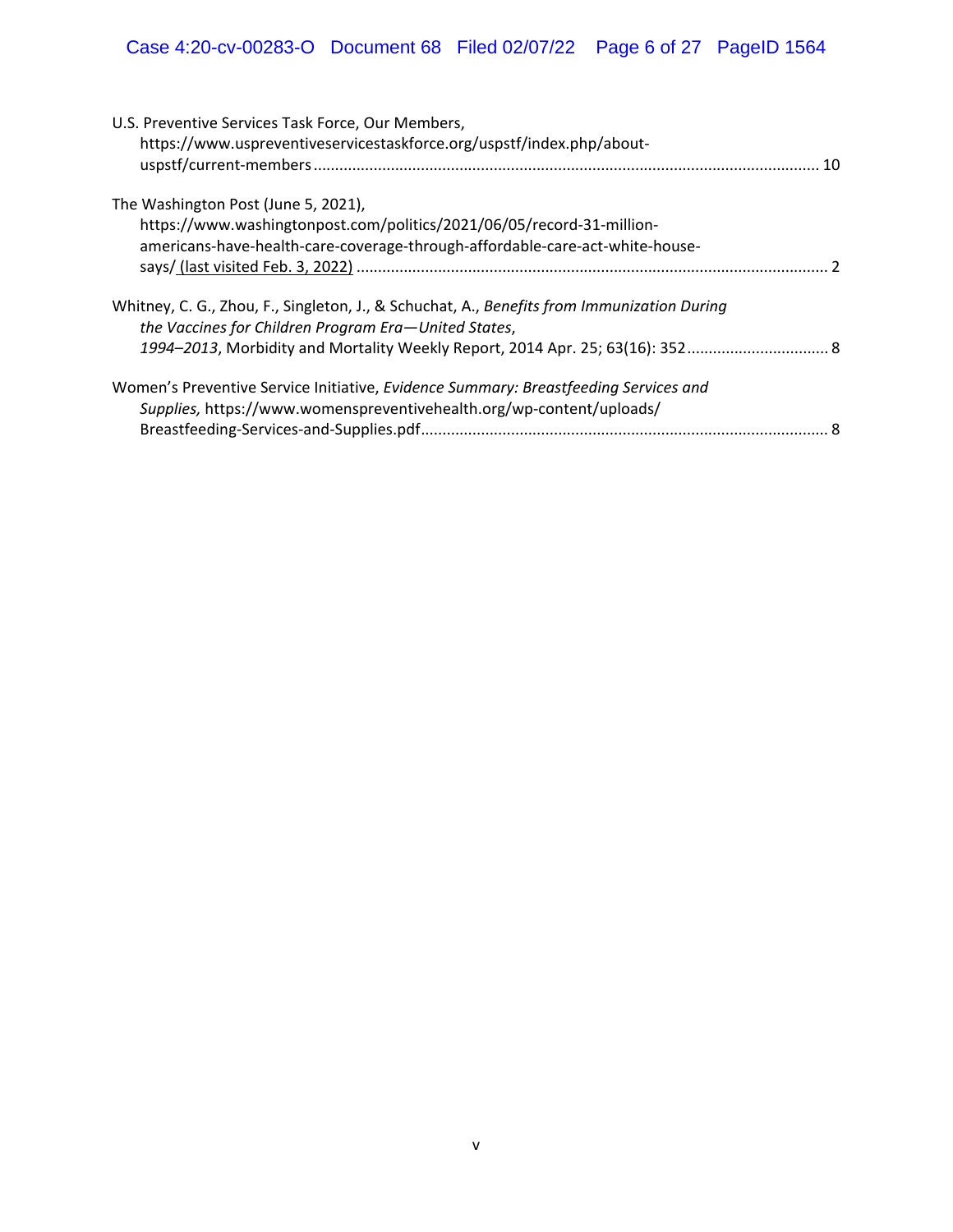# **I. STATEMENT OF INTEREST OF AMICI CURIAE**

The *amici curiae* are a group of 20 distinguished professors and researchers from the disciplines of economics, public health, health policy, and law, listed in Appendix I, who are experts with respect to the economic and social forces operating in the health care and health insurance markets. *Amici curiae* also includes the American Public Health Association and the Association of American Medical Colleges.1

The American Public Health Association ("APHA"), which was founded in 1872, is a Washington, D.C.-based professional organization for public health professionals in the United States. The APHA champions the health of all people and all communities; strengthens the profession of public health; shares the latest research and information; promotes best practices; and advocates for public health issues and policies grounded in scientific research. APHA represents more than 22,000 individual members and is the only organization that combines a 150-year perspective, a broad-based member community, and the ability to influence federal policy to improve the public's health.

The Association of American Medical Colleges ("AAMC") is a nonprofit association dedicated to transforming health through medical education, health care, medical research, and community collaborations. Its members are all 155 accredited U.S. and 17 accredited Canadian medical schools; more than 400 teaching hospitals and health systems; and more than 70 academic societies.

Amici have closely followed the development, adoption, and implementation of the Affordable Care Act ("ACA"). They are familiar with the structure of the program and the

<sup>1</sup> *Amici* affirms that no counsel for any party authored this brief in whole or in part; no party or party's counsel contributed money to fund preparation or submission of the brief; and no one contributed money to fund the preparation or submission of this brief. Counsel for all parties have consented to the filing of this brief.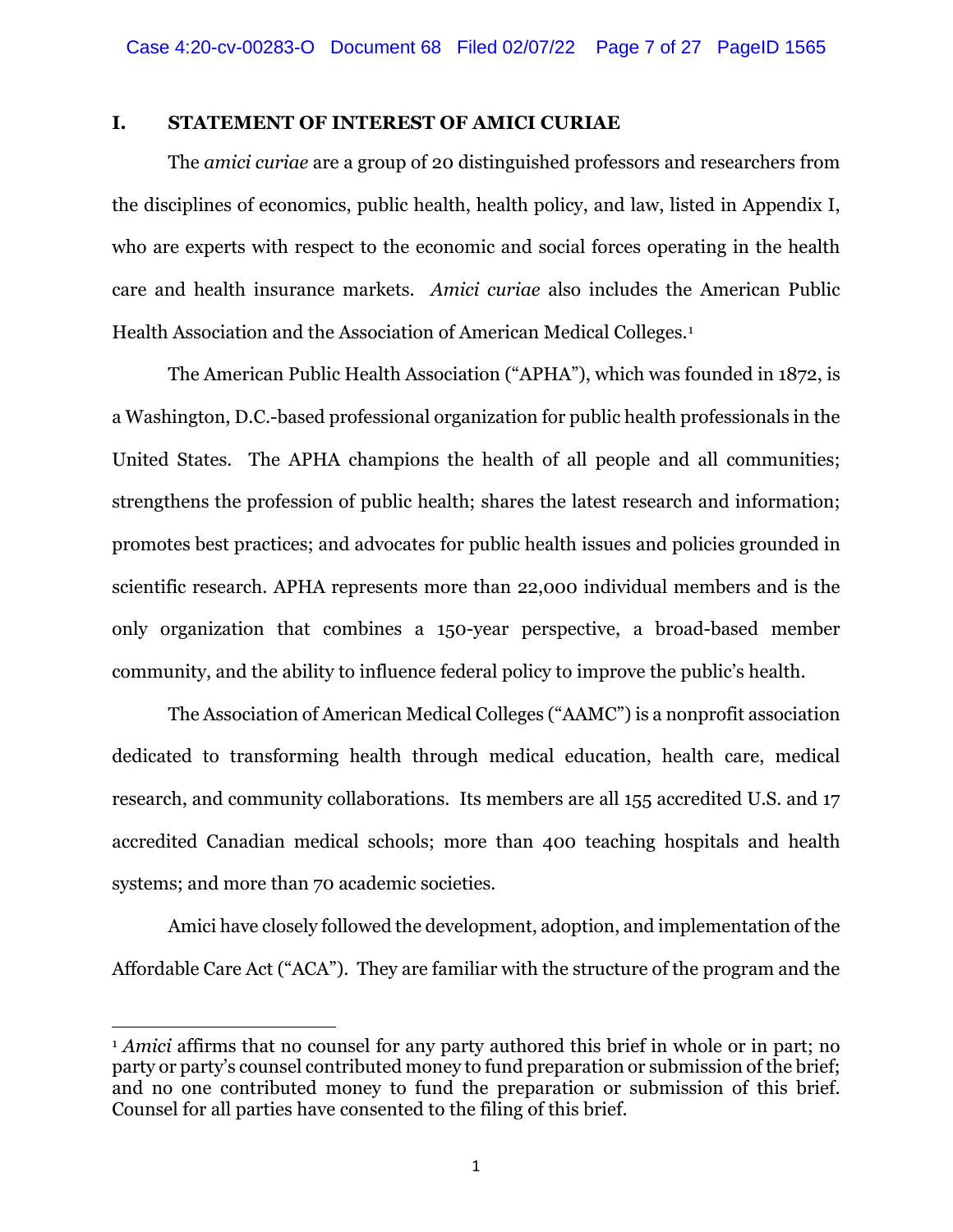#### Case 4:20-cv-00283-O Document 68 Filed 02/07/22 Page 8 of 27 PageID 1566

defects in our health care system this program was enacted to remedy. They understand the importance of preventive health services and screening. They are familiar with health insurance coverage and regulation.

Amici submit this brief to assist this Court to understand the nature and importance of the ACA's requirement that insurers and health plans provide preventive health services and screening and immunization without cost sharing. Amici will also explain why the history and structure of the U.S. Preventive Services Task Force ("USPSTF"), the Advisory Committee on Immunization Practices ("ACIP"), and the Health Resources and Services Administration ("HRSA") make them appropriate organizations for identifying preventive services and why the role of these organizations violates neither the Appointments nor the Vesting Clause of the Constitution. Finally, amici will explain why the language of 42 U.S.C. § 300gg-13 provides clear intelligible principles for these entities to exercise their discretion given Congressional understanding of this language.

## **II. SUMMARY OF ARGUMENT**

The Affordable Care Act revolutionized health care in America. It extended premium tax credits and Medicaid coverage to over 31 million Americans,<sup>2</sup> required coverage of maternity, mental health, and pharmaceutical benefits (often excluded from prior insurance policies) as essential health benefits in the individual and small group markets, and required insurers to cover pre-existing conditions.

<sup>2</sup> Amy B. Wang, *Record 31 million Americans have health-care coverage through Affordable Care Act, White House says*, The Washington Post (June 5, 2021), https://www.washingtonpost.com/politics/2021/06/05/record-31-million-americanshave-health-care-coverage-through-affordable-care-act-white-house-says/ (last visited Feb. 3, 2022)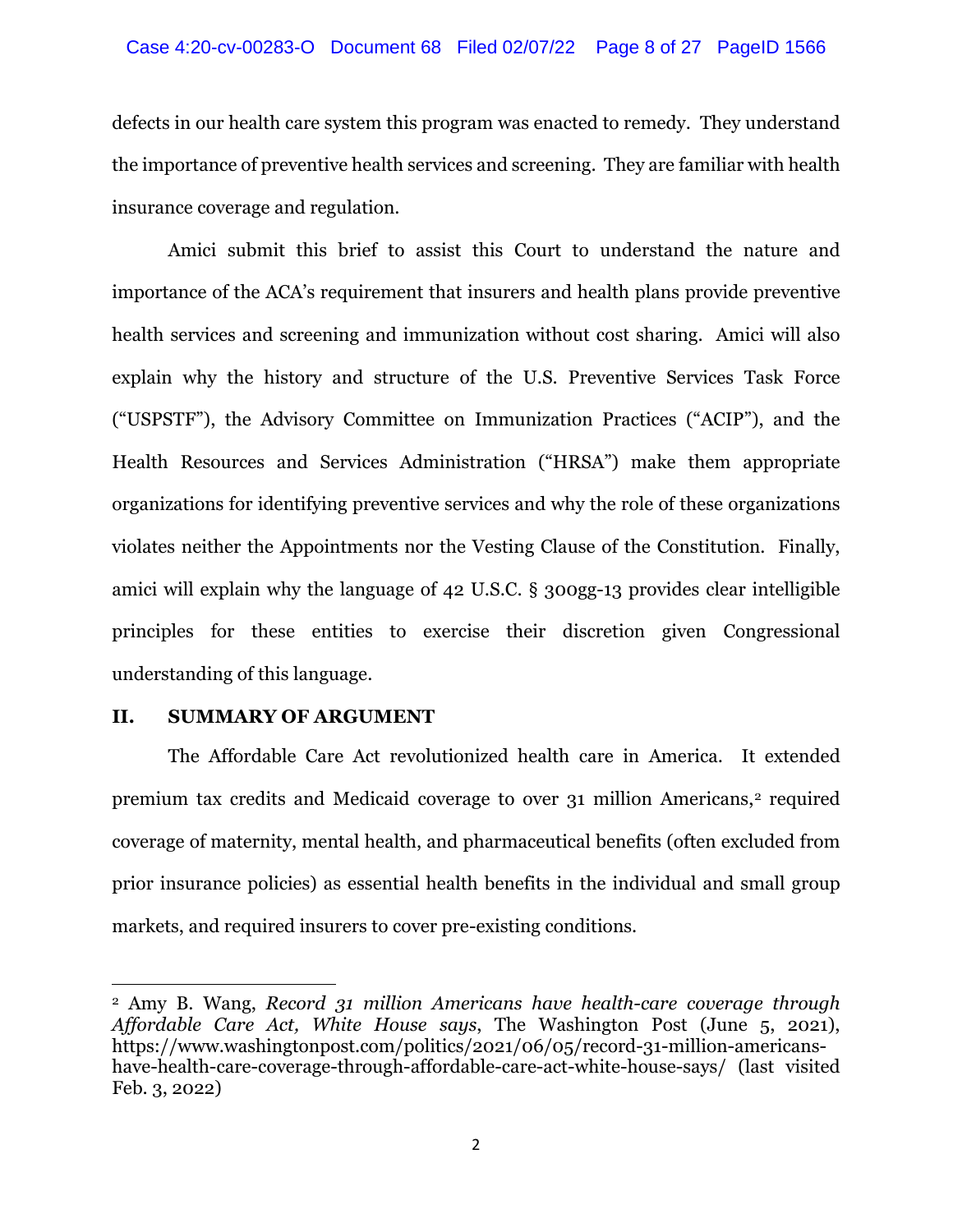One particularly important provision of the ACA, 42 U.S.C. § 300gg-13(a), requires that all non-grandfathered insurers and group health plans cover preventive and screening services without cost-sharing ("Preventive Services Provision"). These services include high value child and adult immunizations, against diseases that include polio and the measles; adult preventive services, such as cervical cancer screening in women age 21 to 65 or colorectal cancer screening in adults age 45 to 75;3 and well-woman and children's preventive services, such as breastfeeding services and supplies and breast cancer screening.4

Specifically, 42 U.S.C. § 300gg-13(a), Coverage of Preventive Services, provides:

A group health plan and a health insurance issuer offering group or individual health insurance coverage shall, at a minimum provide coverage for and shall not impose any cost sharing requirements for—

(1) evidence-based items or services that have in effect a rating of "A" or "B" in the current recommendations of the United States Preventive Services Task Force;

(2) immunizations that have in effect a recommendation from the Advisory Committee on Immunization Practices of the Centers for Disease Control and Prevention with respect to the individual involved; and

3) with respect to infants, children, and adolescents, evidence-informed preventive care and screenings provided for in the comprehensive guidelines supported by the Health Resources and Services Administration.

(4) with respect to women, such additional preventive care and screenings not described in paragraph (1) as provided for in comprehensive guidelines

<sup>3</sup> U.S. Preventive Services Task Force, A & B Recommendations, https:// www.uspreventiveservicestaskforce.org/uspstf/recommendation-topics/uspstf-and-brecommendations (last visited Feb. 3, 2022)

<sup>4</sup> HealthCare.gov, Preventive Health Services, https://www.healthcare.gov/coverage/ preventive-care-benefits/ (last visited Feb. 3, 2022); *Access to Preventive Services without Cost-sharing: Evidence from the Affordable Care Act* (Issue Brief No. HP-2022- 01). Office of the Assistant Secretary for Planning and Evaluation, U.S. Department of Health and Human Services, January 2022, https://www.aspe.hhs.gov/ sites/default/files/documents/786fa55a84e7e3833961933124d70dd2/preventiveservices-ib-2022.pdf (last visited Feb. 3, 2022)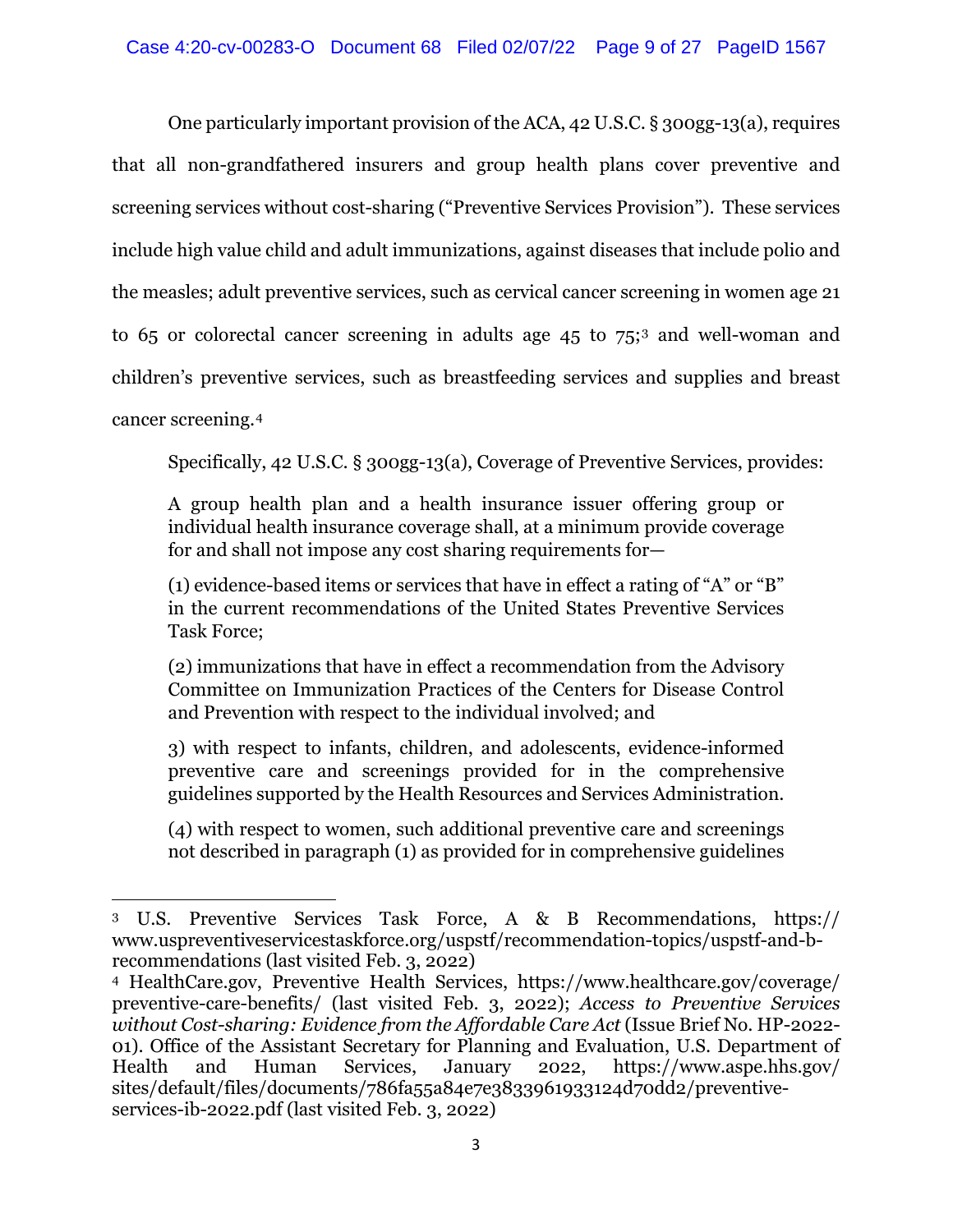supported by the Health Resources and Services Administration for purposes of this paragraph.

(5) for the purposes of this chapter, and for the purposes of any other provision of law, the current recommendations of the United States Preventive Service Task Force regarding breast cancer screening, mammography, and prevention shall be considered the most current other than those issued in or around November 2009.

As of 2020, 151.6 million Americans were benefited by this coverage, including almost 13 million Texans.5 These coverage requirements have also helped increase access to preventive care, including colon cancer screening, vaccination, and blood pressure and cholesterol screening.6 Preventive screenings and interventions such as those covered by the ACA are critical to keeping patients healthy and improving long-term health outcomes.

Plaintiffs in this case challenge these requirements. Some Plaintiffs are individuals who purchase coverage in the individual insurance market while others are businesses that purchase coverage in the group health insurance market or are self-insured. ECF No. 14 (First Amended Complaint) ¶¶ 33-65. Some object to the preventive services mandates for religious reasons, in particular objecting to contraceptive coverage and coverage of PrEP (an HIV prevention drug). *Id.*; *id.* at  $\P$  21-31, 108-111. Other Plaintiffs object for economic reasons, claiming that the preventive services mandate raises the cost of insurance coverage. *See, e.g., id.* ¶¶ 35, 51, and 64. All claim that they do not want or need certain preventive services, but that the Preventive Services Provision makes it impossible for them to purchase insurance that does not cover preventive services without cost sharing. *Id*. ¶¶ 34, 41, 46, 50, 56, and 64.

<sup>5</sup> *Id*.

<sup>6</sup> *Id.*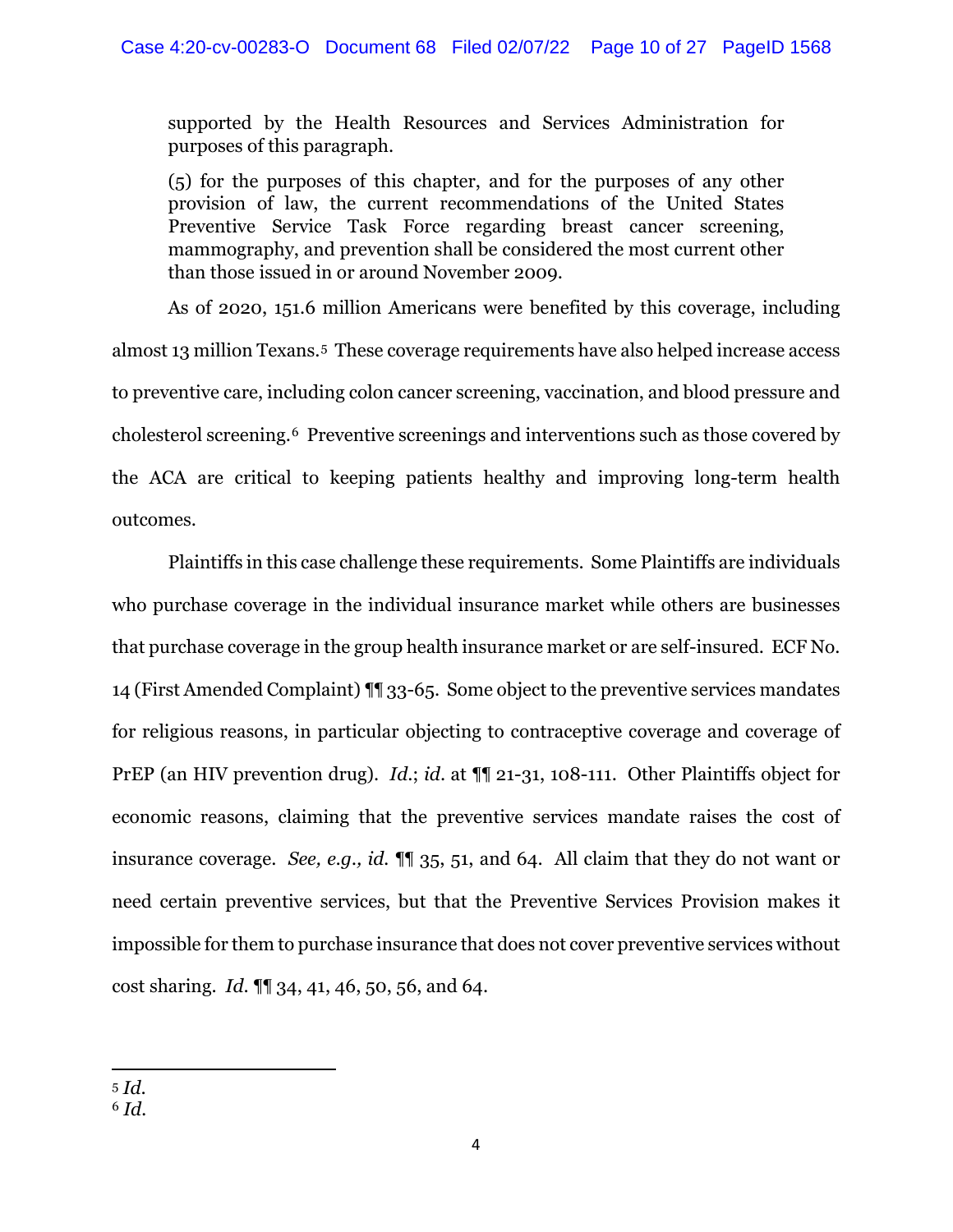#### Case 4:20-cv-00283-O Document 68 Filed 02/07/22 Page 11 of 27 PageID 1569

Plaintiffs' first amended complaint raises a number of objections to the Preventive Services Provision. These include, but are not limited to, the contention that the role Congress assigned to members of USPSTF, ACIP, and HRSA violate the Appointments and Vesting Clauses of Article II, § 2 of the United States Constitution and the nondelegation doctrine. *Id*. ¶¶ 66-111.

On August 7, 2020, Defendants moved to dismiss the complaint pursuant to Rules 12(b)(1) and 12(b)(6) of the Federal Rules of Procedure. ECF No. 20 (Motion to Dismiss). On February 25, 2021, this Court granted Defendants' motion to dismiss in part. This Court dismissed Plaintiffs' statutory interpretation claims and dismissed the claims of the plaintiffs who asserted religious objections to the contraceptive coverage requirement as *res judicata*. ECF No. 35 (Order) at 1. This Court denied Defendants' motion to dismiss in all other respects. *Id*. Two plaintiffs subsequently withdrew their claims voluntarily. ECF No. 47 (Joint Stipulation of Dismissal).

Subsequently, the parties filed cross-motions for summary judgement. ECF No. 44, 62. Relevant to this brief,7 the parties take conflicting views as to the impact the Appointments and Vesting Clauses and the nondelegation doctrine have on the validity of the Preventive Services Provision. *Id*. As discussed in detail below, given the history and structure of the ACA and USPSTF, ACIP, and HRSA, *Amici* urge this Court to grant Defendants' Motion for Summary Judgment as to Plaintiffs' claims. The roles of these three entities—to make recommendations and provide guidelines on immunizations and preventive services and screenings—violate neither the Appointments or Vesting Clauses of the Constitution, nor the nondelegation doctrine as the statutory language provides

<sup>7</sup> Amici do not address arguments or claims related to standing or the Religious Freedom Restoration Act.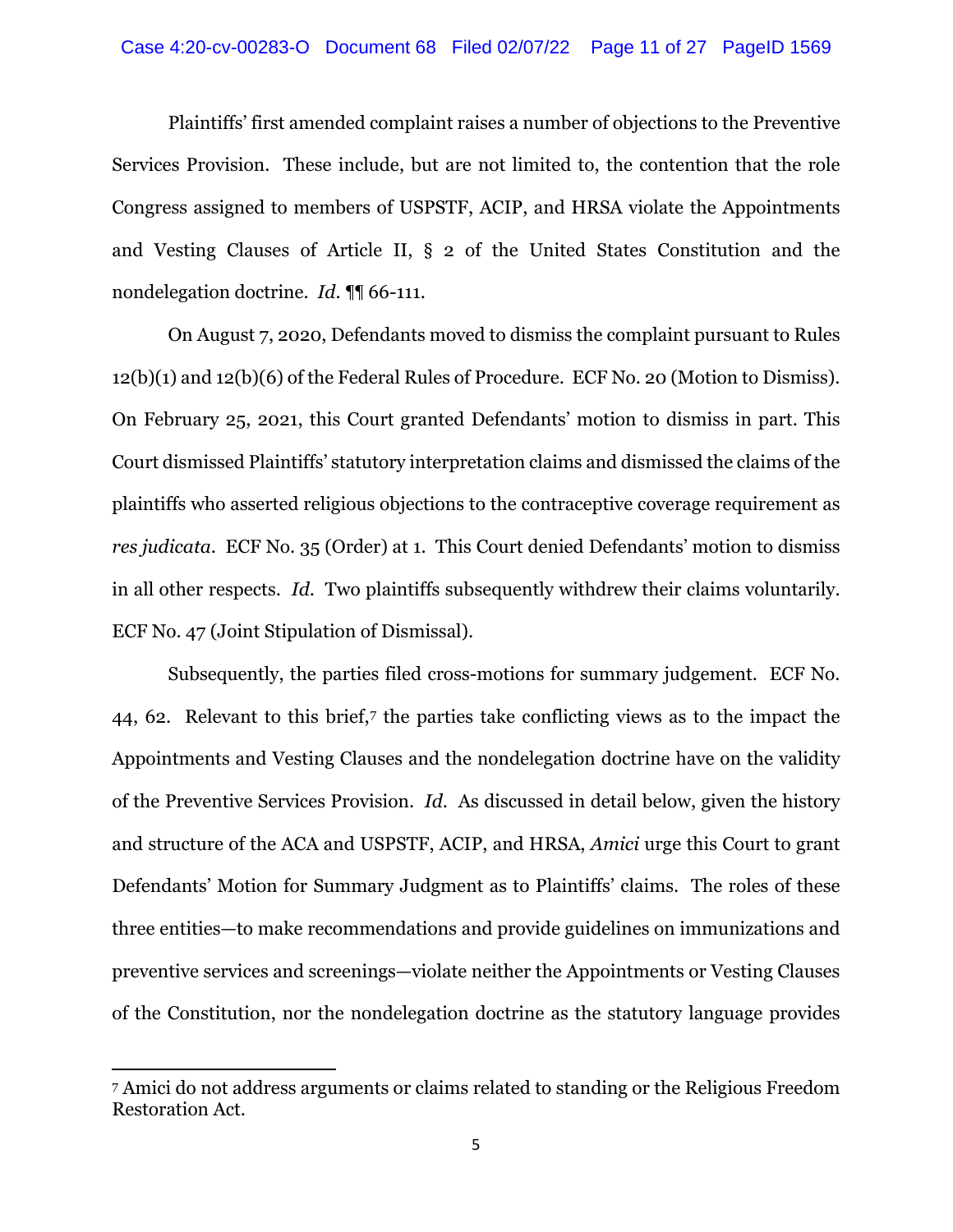#### Case 4:20-cv-00283-O Document 68 Filed 02/07/22 Page 12 of 27 PageID 1570

clear intelligible principles for these entities to exercise their discretion given Congressional understanding of this language.

#### **III. ARGUMENT**

Health care costs are very high in the United States by any measure. In 2020, the United States spent \$4.1 trillion dollars on health care.8 One strategy for controlling health care costs is to give consumers "skin in the game"—to ensure through the use of deductibles, copayments, and coinsurance that consumers themselves limit health care expenditures.9 A problem with this approach, however, is that consumers are not experts, and tend to cut high-value care as well as low-value care.10 A value-based insurance design ("V-BID") uses expert research to identify high-value services and reduces or eliminates consumer cost-sharing for these services. Thus, consumers are incentivized to use high value care and disincentivized to use low-value health care without being forced to use any particular form of care. The Preventive Services Provision, found at 42 U.S.C. § 300gg-13, is based on value-based insurance design and is intended to promote highvalue preventive services, which ultimately will improve health and will lower health care costs.11

<sup>8</sup> CMS.gov, NHE Fact Sheet, https://www.cms.gov/Research-Statistics-Data-and-Systems/Statistics-Trends-and-Reports/NationalHealthExpendData/NHE-Fact-Sheet (last visited Feb. 3, 2022)

<sup>9</sup> Timothy S. Jost, Health Care at Risk, 18-19 (2007)

<sup>10</sup> *Id* at 123.

<sup>11</sup> Centers for Disease Control and Prevention, National Center for Chronic Disease Prevention and Health Promotion, Understanding Value-Based Insurance Design, Issue Brief, June 2015, https://www.cdc.gov/nccdphp/dch/pdfs/value\_based\_ins\_design.pdf (last visited Feb. 3, 2022)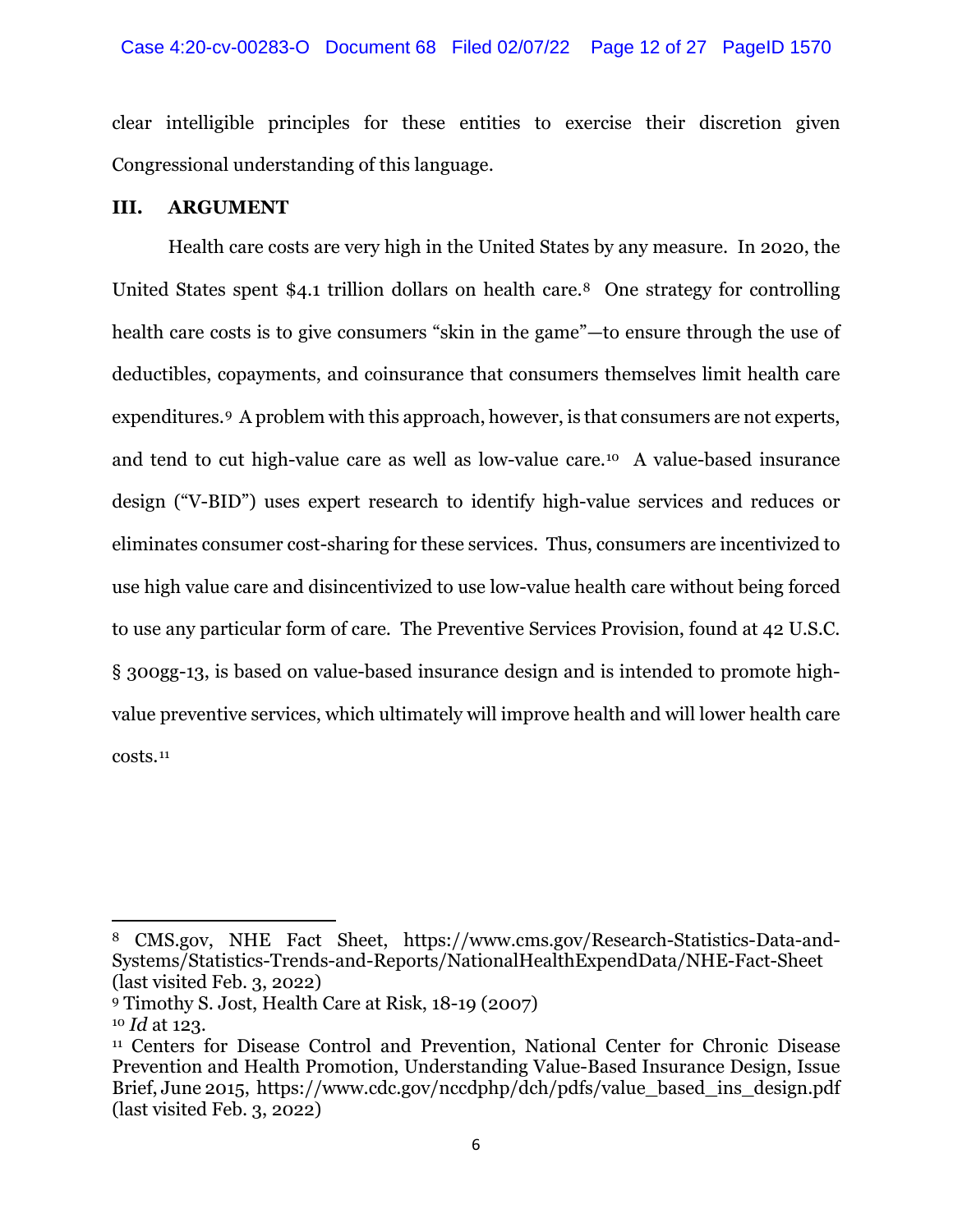### **A. The ACA and Preventive Health Care**

Congress concluded in drafting the ACA that appropriate evidence-based preventive healthcare screenings, vaccinations, immunizations, and counseling are highvalue services, the use of which should be encouraged through eliminating cost sharing.12 From the beginning, prevention was a central focus of the Affordable Care Act. As early as 2007, Senator Max Baucus, who as chair of the Senate Finance Committee was the lead drafter of the ACA, identified prevention as one of five key principles of health reform.13 The word prevention appears 233 times in the Affordable Care Act and the word preventive 108 times. An entire title of the ACA is devoted to "prevention of chronic disease and improving public health." When drafting the ACA, Congress clearly delineated its general policy of promoting prevention.

The expert bodies designated by 42 U.S.C. § 300gg-13 identify evidence as to the effectiveness of particular preventive services, screenings, and immunizations that insurers and group health plans must cover without cost sharing, often for particular populations (such as children or adults over a certain age). There is clear evidence that that the preventive services, screenings, and immunizations they have identified in fact improve health and save lives.14 Colon cancer screening in accordance with the recommendations of USPSTF for individuals between 45 and 70 has been shown to

<sup>13</sup> Baucus Address on Health Care Policy Before the National Health Policy Conference, http://www.finance.senate.gov/newsroom/chairman/release/?id=63d38d5c-bc34- 42af-a12b-b0a54f8b4e90 (last visited Feb. 3, 2022)

<sup>12</sup> National Conference of State Legislatures, Value-Based Insurance Design, updated Feb. 20, 2018, https://www.ncsl.org/research/health/value-based-insurance-design.aspx (last visited Feb. 3, 2022)

<sup>14</sup> *See supra*, note 4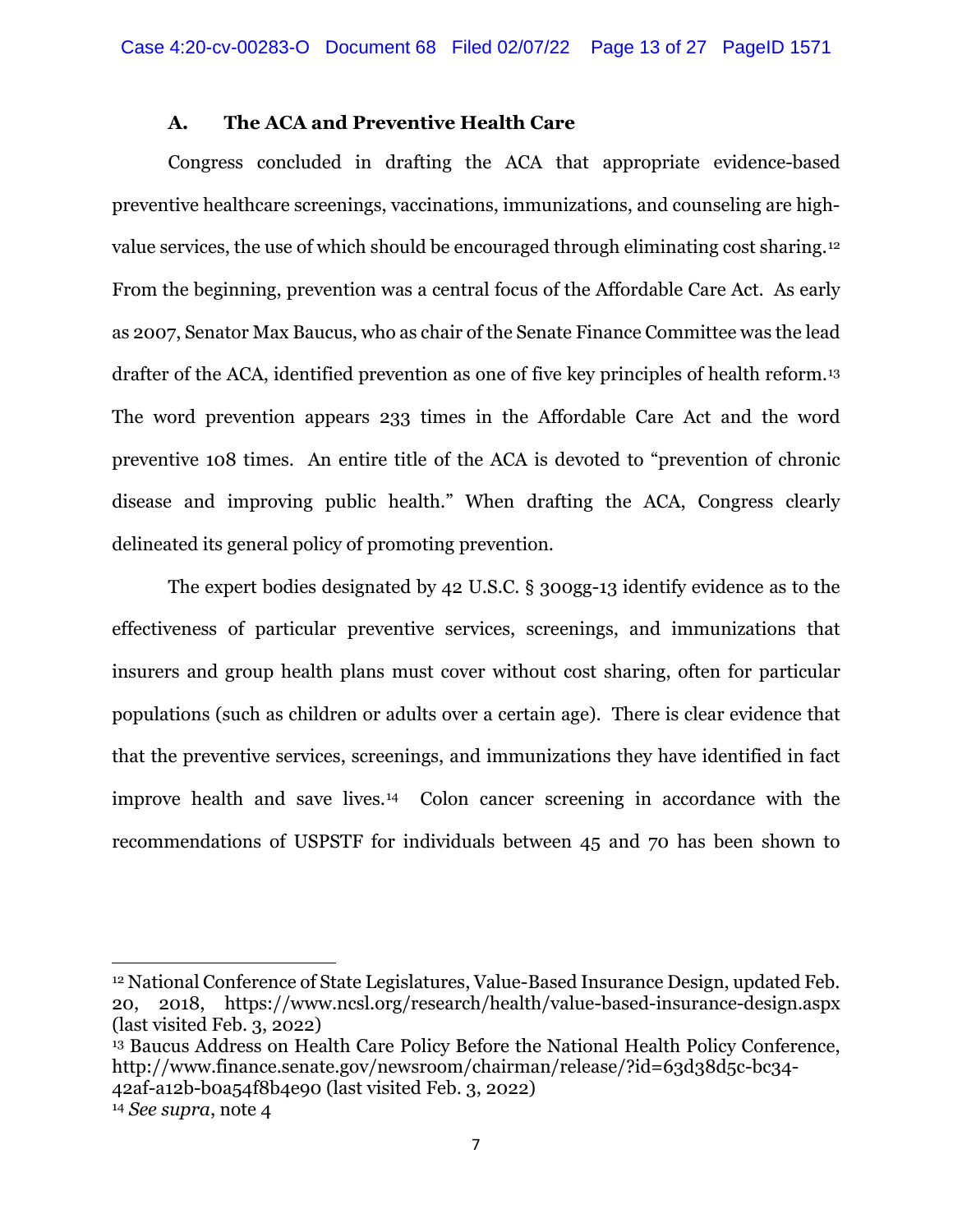reduce the incidence of colon cancer and colon cancer-specific mortality.15 Over a 20 year period, childhood vaccines were projected to prevent 322 million illnesses, 21 million hospitalizations, and 732,000 premature deaths.<sup>16</sup> Provision of breast feeding services and supplies without cost sharing resulted in increased rates and duration of breast feeding, which in turn improves maternal and infant health.17 Several studies have found that the ACA resulted in improvements in affordability of care, regular care for chronic conditions, medication adherence, and self-reported health.18

There is also considerable evidence that the theory of V-BID, as it is applied to preventive services, works—removing cost sharing increases the use of many beneficial services. A recent literature review found that a majority of high value studies showed

<sup>15</sup> Lin, J.S., Perdue, L.A., Henrikson, N.B., *et. al*., *Screening for Colorectal Cancer: An Evidence Update for the U.S. Preventive Services Task Force*, Evidence Syntheses, No. 202, Agency for Healthcare Research and Quality, U.S. Department of Health and Human Services

<sup>16</sup> Whitney, C. G., Zhou, F., Singleton, J., & Schuchat, A., *Benefits from Immunization During the Vaccines for Children Program Era—United States, 1994–2013*, Morbidity and Mortality Weekly Report, 2014 Apr. 25; 63(16): 352, https://www.ncbi.nlm.nih.gov/ pmc/articles/PMC4584777/ (last visited Feb. 3, 2022)

<sup>17</sup> Ip, S., Chung, M., Raman, G., Chew, P., *et. al.*, *Breastfeeding And Maternal And Infant Health Outcomes In Developed Countries*, Evidence Reports Technology Assessments, 2007 Apr.; (153):1-186, https://pubmed.ncbi.nlm.nih.gov/17764214/ (last visited Feb. 3, 2022); Women's Preventive Service Initiative, *Evidence Summary: Breastfeeding Services and Supplies,* https://www.womenspreventivehealth.org/wp-content/uploads/ Breastfeeding-Services-and-Supplies.pdf (last visited Feb. 3, 2022); Patnode, C.D., Henninger, M.L., Senger, C.A., *et al*., *Primary Care Interventions To Support Breastfeeding*, *Updated Systematic Review for the U.S. Preventive Services Task Force*, Evidence Syntheses, No. 143, Agency for Healthcare Research and Quality, U.S. Department of Health and Human Services

<sup>18</sup> Sommers, B., Maylone, B., Blendon, R.J., *et al*., *Three-Year Impacts of the Affordable Care Act: Improved Medical Care and Health among Low-Income Adults*, Health Affairs, June 2017, Volume 36(6):1119-28, https://www.healthaffairs.org/doi/10.1377/ hlthaff.2017.0293 (last visited Feb. 3, 2022); Dai, H. and Khan, A.S., *The Effects of the Affordable Care Act on Health Access among Adults Aged 18-64 Years with Chronic Health Conditions in the United States, 2011-2017*, Journal of Public Health Management and Practice, September 9, 2020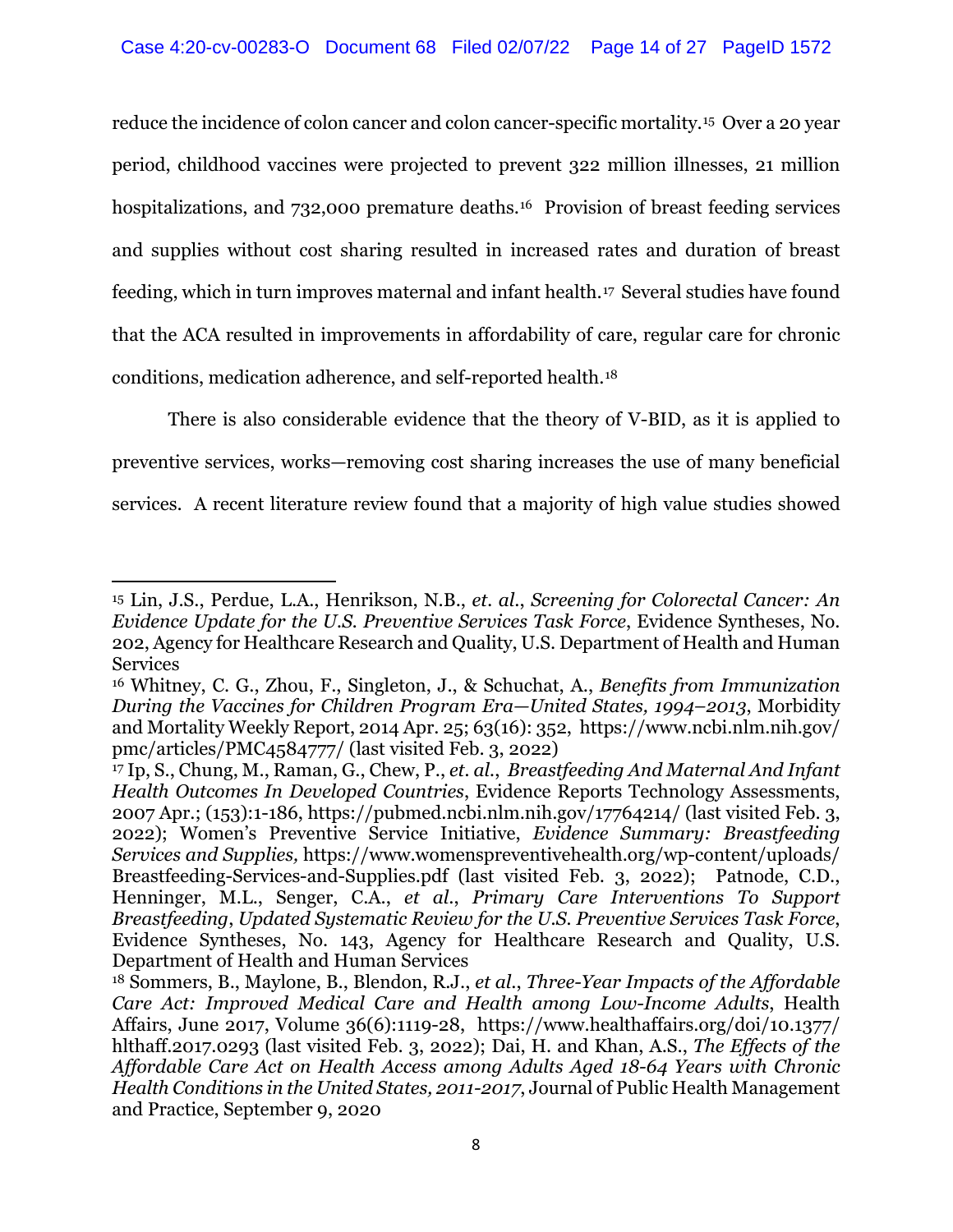#### Case 4:20-cv-00283-O Document 68 Filed 02/07/22 Page 15 of 27 PageID 1573

increases in the use of preventive services where cost sharing was removed, and substantial increases for persons who were financially vulnerable.19

Further, Congress made it clear as to the entities that were to apply this principle of promoting prevention and clearly defined the tasks that these entities were supposed to undertake. Congress tasked USPSTF as responsible for identifying preventive services and screenings, ACIP as responsible for identifying appropriate vaccines, and HRSA to identify women's and children's preventive services and screenings.20 42 U.S.C. § 300gg- $13(a)(4)$ . The boundaries of the discretion of USPSTF, ACIP, and HRSA are clearly defined: all guidelines and recommendations must be based on scientific evidence, and each must cover a specific population.

#### **B. The History and Role of the USPSTF, ACIP, and HRSA**

In 1984, Congress created the U.S. Preventive Services Task Force ("USPSTF"), which is now supported by the Agency for Health Care Research and Quality (AHRQ).<sup>21</sup> USPTF is charged with: (1) rigorously evaluating the effectiveness, appropriateness, and cost-effectiveness of clinical preventive services and (2) formulating/updating recommendations regarding the appropriate provision of preventive services.<sup>22</sup> It

<sup>19</sup> Norris, H., Richardson, H.M., Benoit, M-A.C., *et al*., *Utilization Impact of Cost-Sharing Elimination for Preventive Care services: A Rapid Review*, Medical Care Research and Review, 2021 June, https://pubmed.ncbi.nlm.nih.gov/34157906/ (last visited Feb. 3, 2022).

<sup>20</sup> Because HRSA is an agency of the federal government, the issue of delegation to a private entity in *Texas v. Rettig*, 993 F.3d 408 (5th Cir. 2021) is not presented here.

 $21$  42 U.S.C. § 299b-4. The AHRQ is a federal agency within HHS, whose role, in part, is to "provide ongoing administrative, research, and technical support for the operations of [USPSTF], including coordinating and supporting the dissemination of the recommendations of the [USPSTF], ensuring adequate staff resources, and assistance to those organizations requesting it for implementation of the [USPSTF]'s recommendations." 42 U.S.C. § 299b-4(a)(3).  $22\,42$  U.S.C. § 299b-4(a)(1).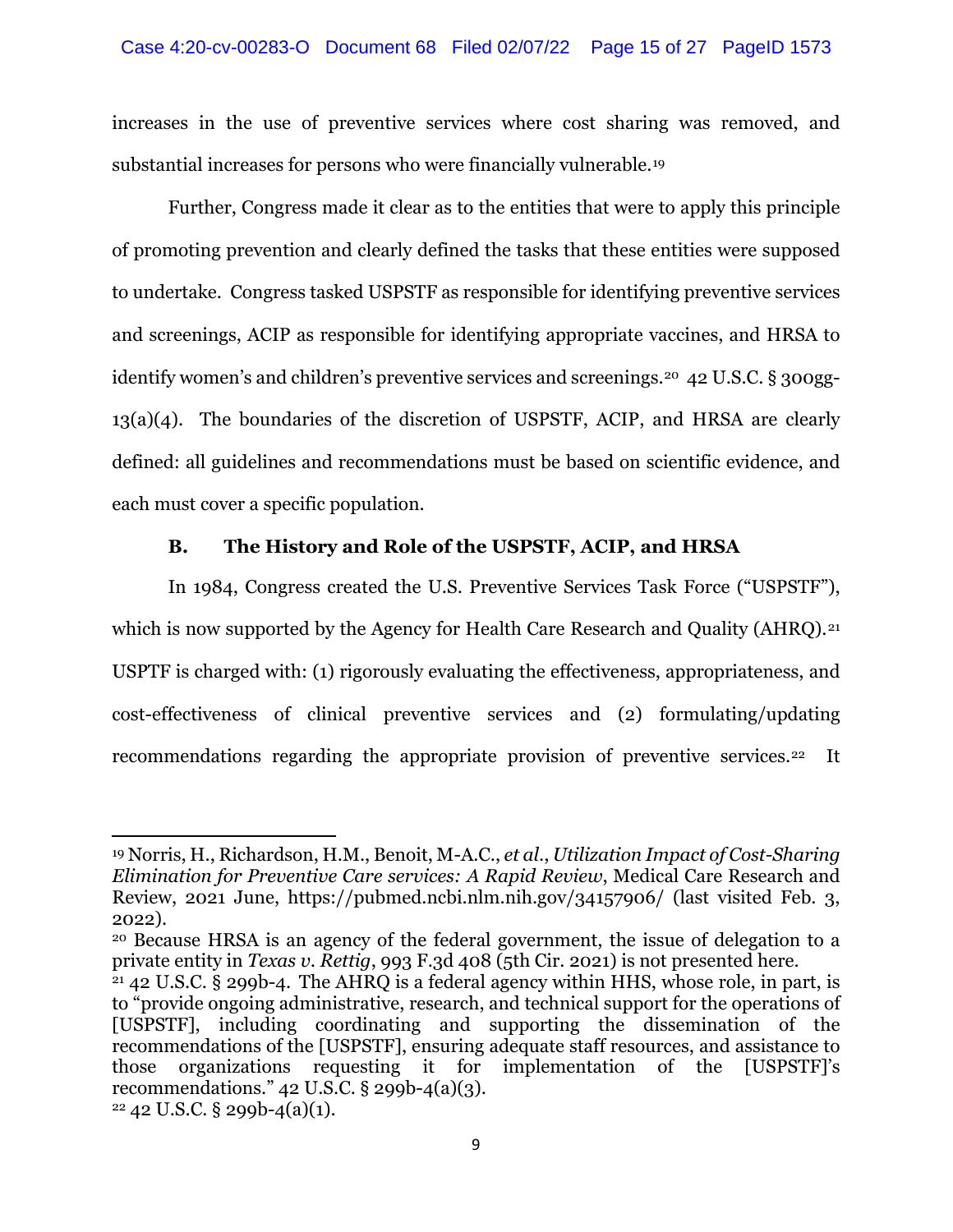#### Case 4:20-cv-00283-O Document 68 Filed 02/07/22 Page 16 of 27 PageID 1574

currently consists of 16 volunteer members selected by the Director of AHRQ.23 Its members are nationally recognized experts in prevention, evidence-based medicine, and primary care who are also skilled in the critical evaluation of research and the implementation of evidence-based recommendations in clinical practice.24 The mission of USPSTF is to improve the health of Americans by making "evidence-based recommendations about clinical preventive services such as screenings, counseling services, and preventive medications."25 These recommendations arise from a scale known as "Grade" which identifies preventive services procedures and based on a detailed evidentiary review, assigns them a letter grade (A-D), which ranges from "offer or provide this service" to "Discourage the use of this service."26 An "A" or "B" grade for a particular procedure comes with an "offer or provide this service" recommendation. While USPSTF pioneered earlier versions, the Grade scale and evidentiary review process now in use has been in existence since 2007.

The Advisory Committee on Vaccination Practices ("ACIP") has existed since 1964.27 Originally, ACIP was established as a technical advisory committee to the U.S. Public Health Service and received formal designation as a federal advisory committee in

<sup>23</sup> 42 U.S.C. § 299b-4.

<sup>24</sup> U.S. Preventive Services Task Force, Our Members,

https://www.uspreventiveservicestaskforce.org/uspstf/index.php/about-

uspstf/current-members (last visited Feb. 3, 2022)

<sup>25</sup> U.S. Preventive Services Task Force, About the USPSTF, https:// uspreventiveservicestaskforce.org/uspstf/about-uspstf (last visited Feb. 3, 2022) <sup>26</sup> U.S. Preventive Services Task Force, Methods and Processes, Grade Definitions, https://www.uspreventiveservicestaskforce.org/uspstf/about-uspstf/methods-andprocesses/grade-definitions (last visited Feb. 3, 2022)

 $27$  Centers for Disease Control and Prevention, Morbidity and Mortality Weekly Report, *History and Evolution of the Advisory Committee on Immunization Practices – United States, 164-2014*, https://www.cdc.gov/mmwr/preview/mmwrhtml/mm6342a5.htm (last visited Feb. 3, 2022)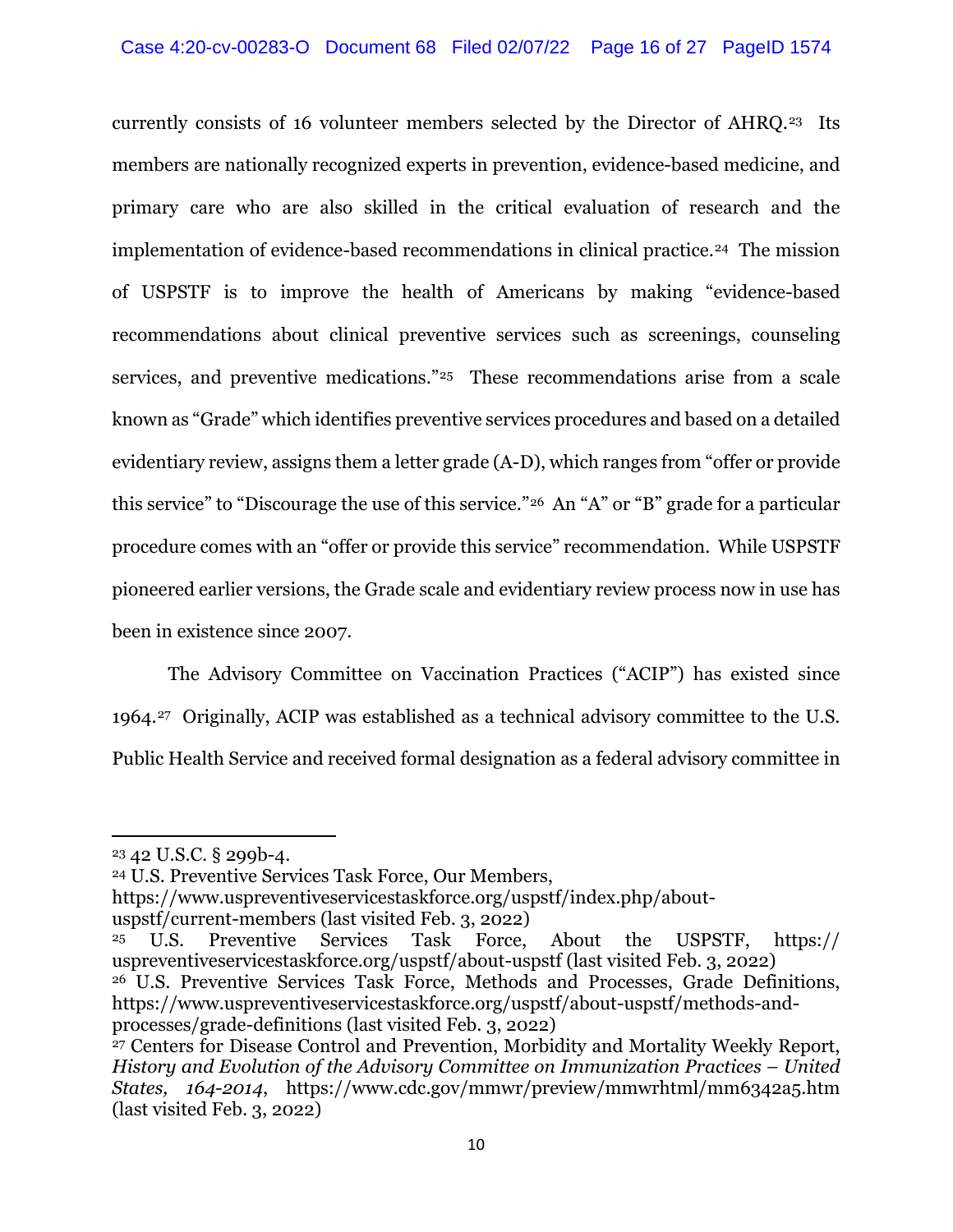1972 under the Federal Advisory Committee Act.28 It is currently composed of 15 voting members, including the chair, who are external to the federal government; six non-voting members representing government agencies, and 27 non-voting members representing healthcare specialty organizations.<sup>29</sup> Members are appointed by the Secretary for the U.S. Department of Health and Human Services ("HHS") and are selected from authorities who are knowledgeable in the fields of immunization practices and public health. The ACIP meets 3 times a year. It develops recommendations to the Centers for Disease Control and Prevention ("CDC") on appropriate use of vaccines.30 Its vaccine recommendations are developed using an explicit evidence-based method considering the balance of benefits and harms, type or quality of evidence, values and preferences of the people affected, and health economic analyses.31

The Health Resources and Services Administration ("HRSA") is an agency of the HHS.32 It is led by an Administrator, who is appointed by the HHS Secretary, and removable at will.33 In 1990, HRSA, together with the Health Care Financing Administration (now Centers for Medicare and Medicaid Services ("CMS")) developed the Bright Futures Program to provide evidence-based pediatric preventive services guidelines for the Medicaid program (and later Children's Health Insurance Program) as

<sup>28</sup> *Id*.

<sup>29</sup> U.S. Department of Health and Human Services, Charter of the Advisory Committee on Immunization Practices, https://www.cdc.gov/vaccines/acip/committee/acipcharter.pdf (last visited Feb. 3, 2022)

<sup>30</sup> *Id*.

<sup>31</sup> *Id*.; Centers for Disease Control and Prevention, *ACIP Evidence to Recommendation Framework*, https://www.cdc.gov/vaccines/acip/recs/grade/downloads/acip-evidencerecs-framework.pdf (last visited Feb. 3, 2022)

<sup>32</sup> Health Resources & Services Administration, https://www.hrsa.gov/ (last visited Feb. 3, 2022); *see also* https://www.hhs.gov/about/agencies/hhs-agencies-and-

offices/index.html (last visited Feb. 3, 2022)

<sup>33</sup> *See* 5 C.F.R. § 317.605(b).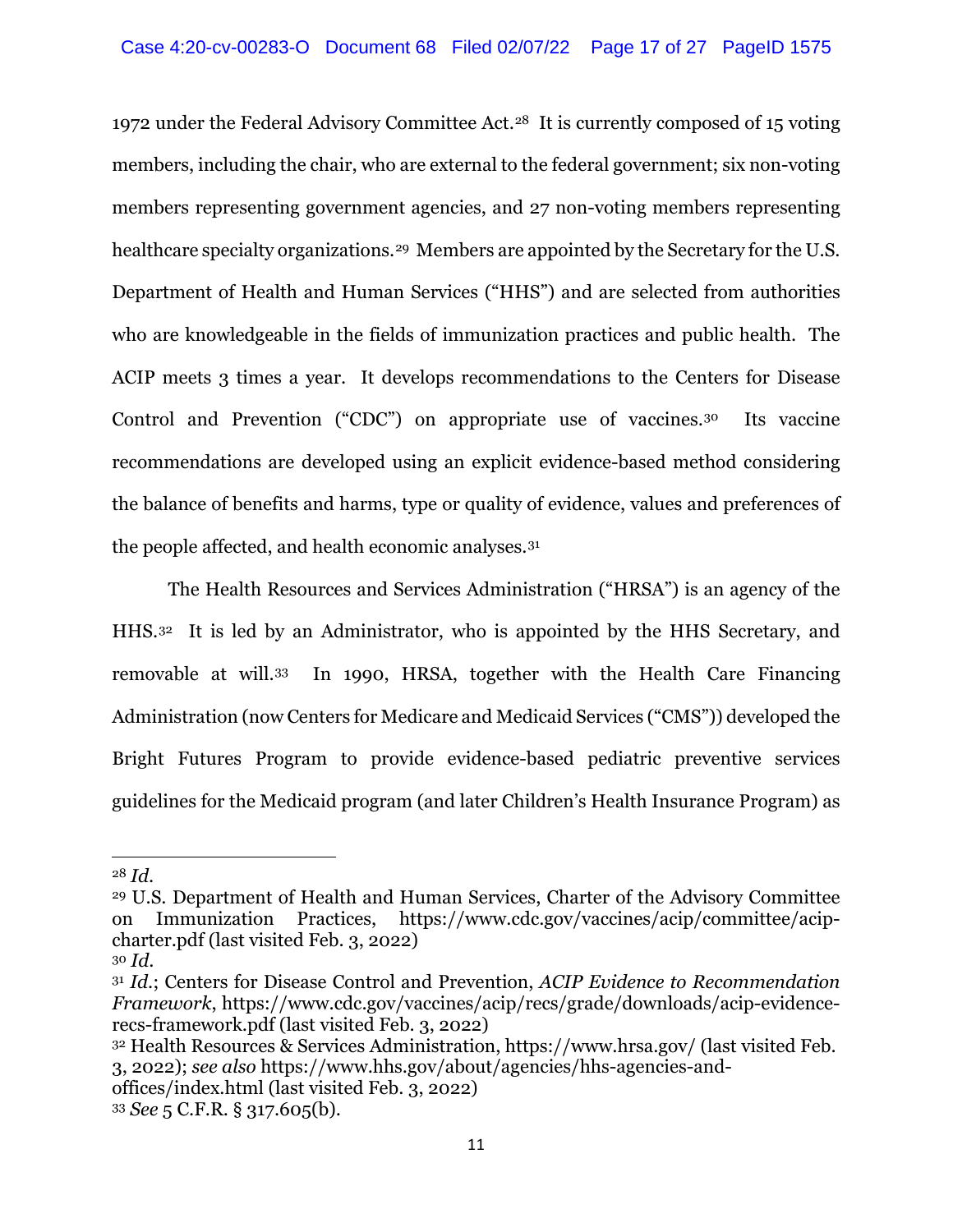#### Case 4:20-cv-00283-O Document 68 Filed 02/07/22 Page 18 of 27 PageID 1576

well as state programs and services funded under the Title V Maternal and Child Health Block Grant, which HRSA administers.34 Bright Futures ("BF") is the formal name of the evidence-based pediatric clinical preventive practice guidelines that ultimately were codified in  $\S 2713(a)(3)$ .<sup>35</sup> In addition to its role in BF, HRSA is responsible for identifying preventive services and screenings for women.

Like USPSTF recommendations and those made by ACIP, BF guidelines utilize a methodology for weighing various sources of evidence, ranging from clinical studies to randomized control trials, to arrive at recommendations regarding which services are the most important to offer or provide. Like USPSTF and ACIP, the BF initiative, sponsored by HRSA since 1990 and incorporated into the ACA through 2713(a)(3), establishes a formal process for clinical practice standard setting that doubles as the standard of preventive services coverage – in this case, for infants, children, and adolescents.

From its experience with USPTSF, ACIP, and HRSA (through the BF program), Congress understood the meaning of the term "preventive care and screenings" it used in 42 U.S.C. § 300gg-13. As noted earlier, Congress used the words prevention and preventive hundreds of times in the ACA. In drafting the ACA, Congress obviously

<sup>34</sup> Health Resources & Services Administration, Bright Futures,

https://mchb.hrsa.gov/maternal-child-health-topics/child-health/bright-futures.html (last visited Feb. 3, 2022)

<sup>&</sup>lt;sup>35</sup> Section 2713 rests on a series of precedents governing: preventive services generally, §  $2713(a)(1)$ , immunization services, §  $2713(a)(2)$ , clinical preventive services for infants, children, and adolescents, § 2713(a)(3), and women, § 2713(a)(4). Specifically, (a)(4) provides that "with respect to women, such additional preventive care and screenings not described in paragraph (1) [USPSTF] as provided for in comprehensive guidelines supported by [HRSA]." From the Senate floor debates on subsection  $(a)(4)$ , it appears that Congress specifically chose HRSA as a gap-filler for preventive services for women because HRSA is a federal agency under the control of the Secretary of Health and Human Services, who had taken a strong position in support of women's preventive health service. 155 Cong. Rec. S12025 (Dec. 1, 2009) (remarks of Sen. Boxer).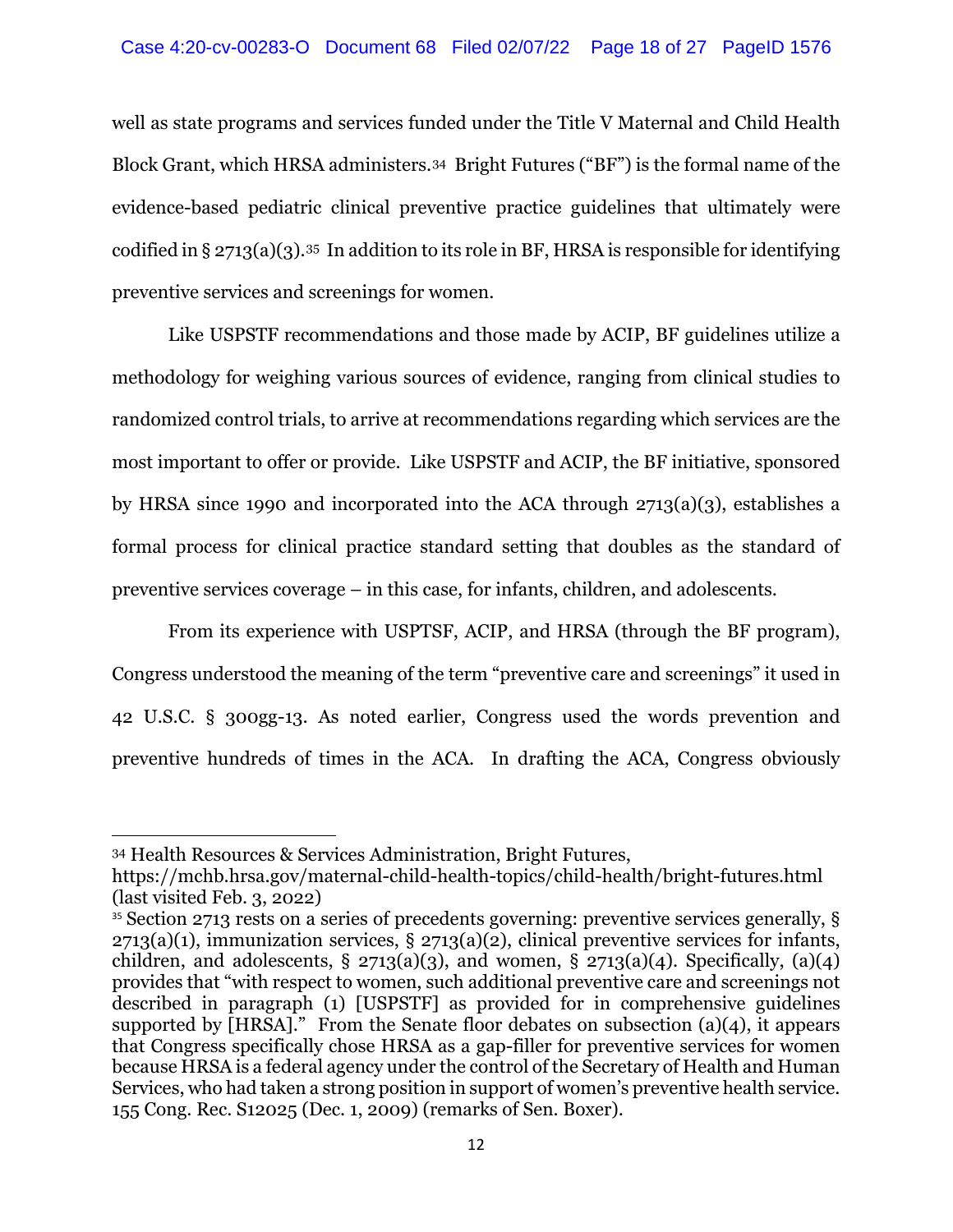understood what preventive health services were. *F.A.A. v. Cooper*, 566 U.S. 284, 292 (2012) (a "cardinal rule of statutory construction" is when Congress employs a term of art, "it presumably knows and adopts the cluster of ideas that were attached to each borrowed word in the body of learning from which it was taken") (internal quotations omitted). For example, legislation creating the AHRQ in 1990 had described the mission of the U.S. Preventive Services Task force to:36

review the scientific evidence related to the effectiveness, appropriateness, and cost-effectiveness of clinical preventive services for the purpose of developing recommendations for the health care community, and updating previous clinical preventive recommendations.

Further, Congress was well aware of the methodologies successfully used by USPSTF and ACIP when it adopted 42 U.S.C. § 300gg-13. It was also aware of similar work done by HRSA in crafting its "Bright Futures" guidelines. The work and history of BF, in particular, explains why it was HRSA and not, for example, the CDC that was tasked by lawmakers. HRSA is the home of maternal and child health bureau whose roots date to the 1912 Children's Bureau and is the logical source of expertise on women's health policy development.37 CDC is best known for its investigative work, but is not a home to maternal/women's and child health policy as is HRSA. So, the reference to the pediatric standard in 42 U.S.C. § 300gg-13(a)(3) is indicative of Congress's desire for the same sort of robust evidentiary process used successfully in other contexts.

<sup>36</sup> Public Law 106-129, December 6, 1999, 113 Stat. 1653 (106th Congress) <sup>37</sup> American Academy of Pediatrics, Bright Futures, https://brightfutures.aap.org/about/Pages/About.aspx (last visited Feb. 3, 2022)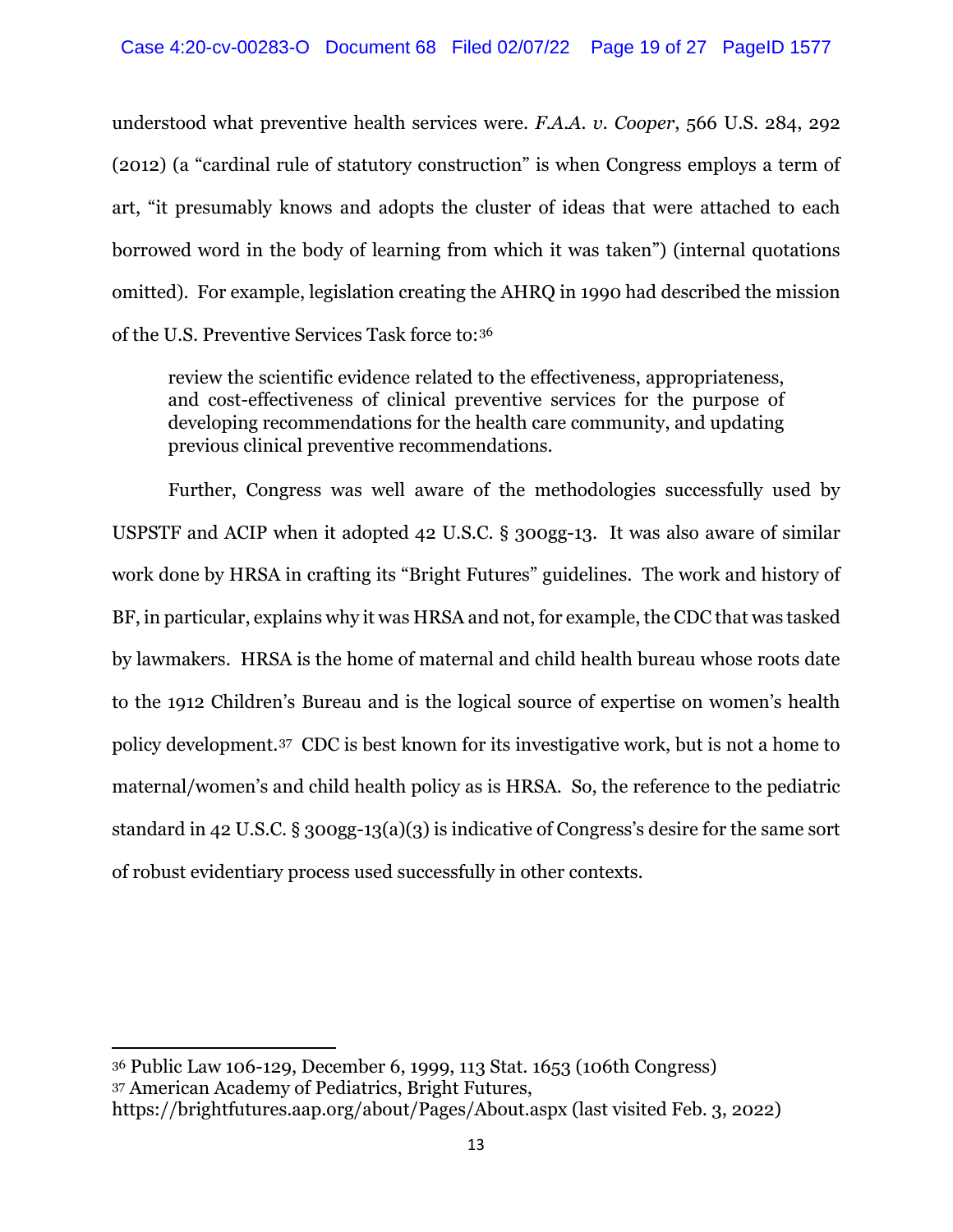#### **C. The Roles Assigned To USPSTF, ACIP, and HRSA Do Not Violate The Appointments or Vesting Clauses.**

The entire premise of Plaintiffs' argument that these three expert advisory committees violate the Appointments Clause because they "unilaterally dictate the scope of preventive care that private insurers must cover, without any cost-sharing arrangements such as deductible or copays" is misguided. ECF No. 45 (Plaintiffs' Brief in Support of Motion for Summary Judgment) at 14; *id* at 19. Plaintiffs point to *Little Sisters of the Poor Saints Peter and Paul Home v. Pennsylvania*, 140 S. Ct. 2367 (2020) to argue that "any doubt" about the sweeping authority given to HRSA to define preventive care has been removed from the equation. ECF No 45 at 19. The problem with Plaintiffs' formula is that it ignores the text and structure of the ACA.38

Medical knowledge regarding the effectiveness of health care, including clinical preventive services, is in a constant state of dynamic evolution. For this reason, Congress elected to develop a preventive services' benefit whose scope is tied to the evolving preventive care evidence base rather than standing as a defined, static list of covered procedures. The Preventive Services Provision, therefore, mandates a series of preventive benefit developmental processes rather than the ultimate coverage standard per se. The evolving standard of coverage is intended to align with the evidence-based practice

<sup>38</sup> In addition, Plaintiffs misconstrue the Justices' view as to who had the *final* authority as set forth in *Little Sisters*. *See, e.g., Little Sisters of the Poor Saints Peter & Paul Home*, 140 S. Ct. at 2386 ("We hold today that the Departments had the statutory authority to craft that exemption, as well as the contemporaneously issued moral exemption."); *see id.*  at 2387-88 (Alito, J. with Gorsuch, J., concurring) (noting that "the relevant Departments" instructed HRSA to create an exemption for religiously-affiliated entities); *see also id*. at 2403 (Ginsburg, J. with Sotomayor, J., dissenting) ("Under new rules drafted not by HRSA, but by the IRS, EBSA, and CMS, any 'non-governmental employer'—even a publicly traded for-profit company—can avail itself of the religious exemption previously reserved for houses of worship.").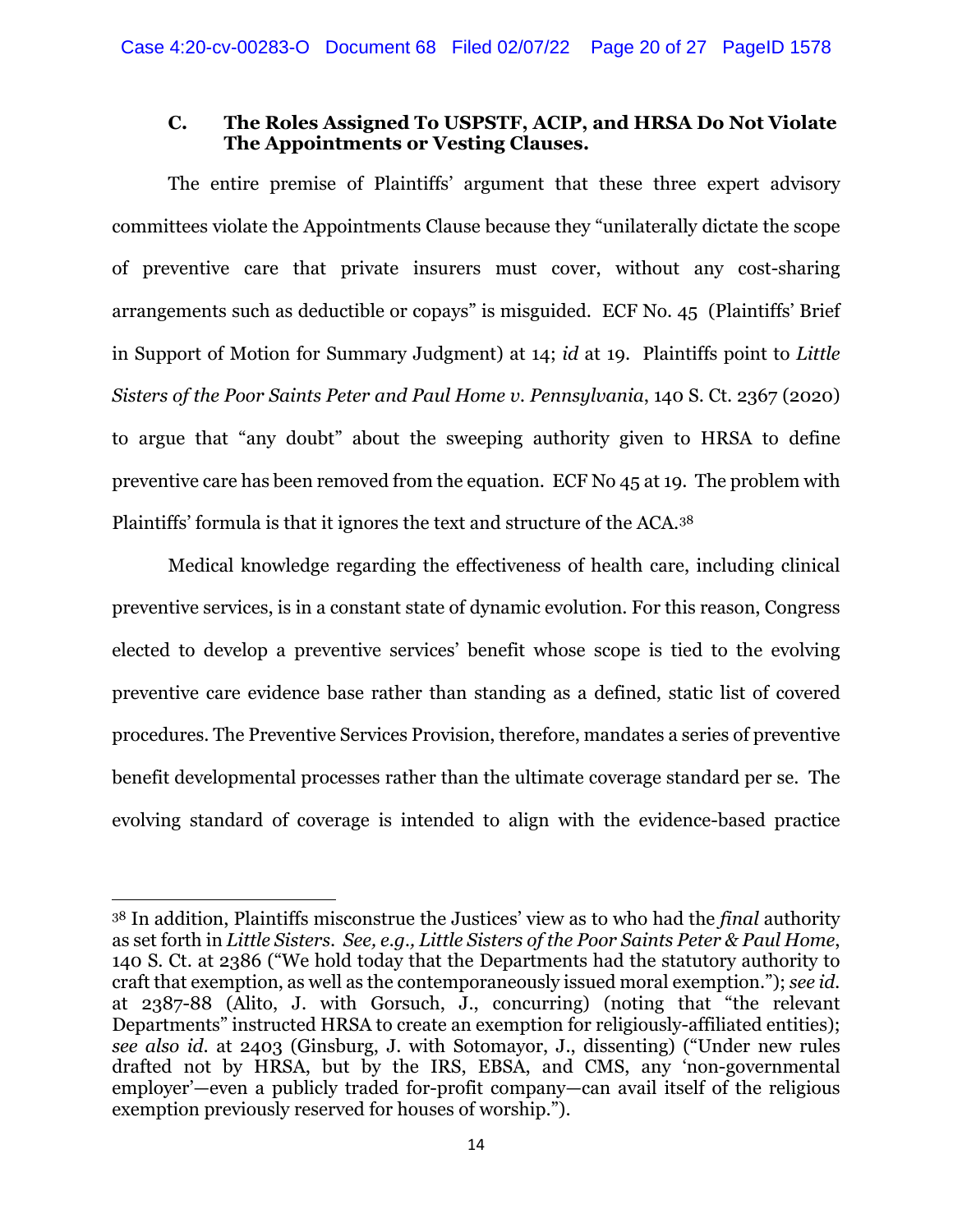#### Case 4:20-cv-00283-O Document 68 Filed 02/07/22 Page 21 of 27 PageID 1579

standard for clinical preventive care as it changes over time. As a result, Congress relied on experienced expert committees to identify evolving data, research, and clinical evidence—and use resulting recommendations to inform standards of coverage. Congress was well aware of the methodologies successfully used by USPSTF, ACIP, and HRSA (related to Bright Futures) when it adopted 42 U.S.C. § 300gg-13.

As a result, USPSTF, ACIP, and HRSA do not "unilaterally dictate the scope of preventive care…." Congress clearly dictates the scope of preventive care through its enactment of 42 U.S.C. § 300gg-13, which mandates that the most current evidence-based preventive care should be covered by insurance. These entities—as instructed by Congress—simply identify, through well-established processes, the most current evidence-based preventive care.

It is important to realize that 42 U.S.C. § 300gg-13 is not the first time Congress made the choice to adopt evidence-based practice guidelines and guideline development processes as the standard of coverage. In 1993 Congress amended the Medicaid statute to establish the Centers for Disease Control and Prevention-supported recommendations of the ACIP as the coverage standard for pediatric vaccines. 42 U.S.C. §§ 1396a(a)(62), 1396s(e). This standard, which evolves with immunization practice itself, binds all state Medicaid programs and ensures that immunization coverage for the poorest children reflects expert standard of care. HHS also adopted the ACIP standard as the standard of coverage for children enrolled in Medicaid's companion Children's Health Insurance Program ("CHIP"). 42 U.S.C. § 1397cc(c), 42 C.F.R. § 457.419(b)(2). Similarly, Congress has done the same with over 1200 other standards adopted by private organizations. *See Amerada Hess Pipeline Corp. v. FERC*, 117 F3d 596, 601 (D.C. Cir. 1997).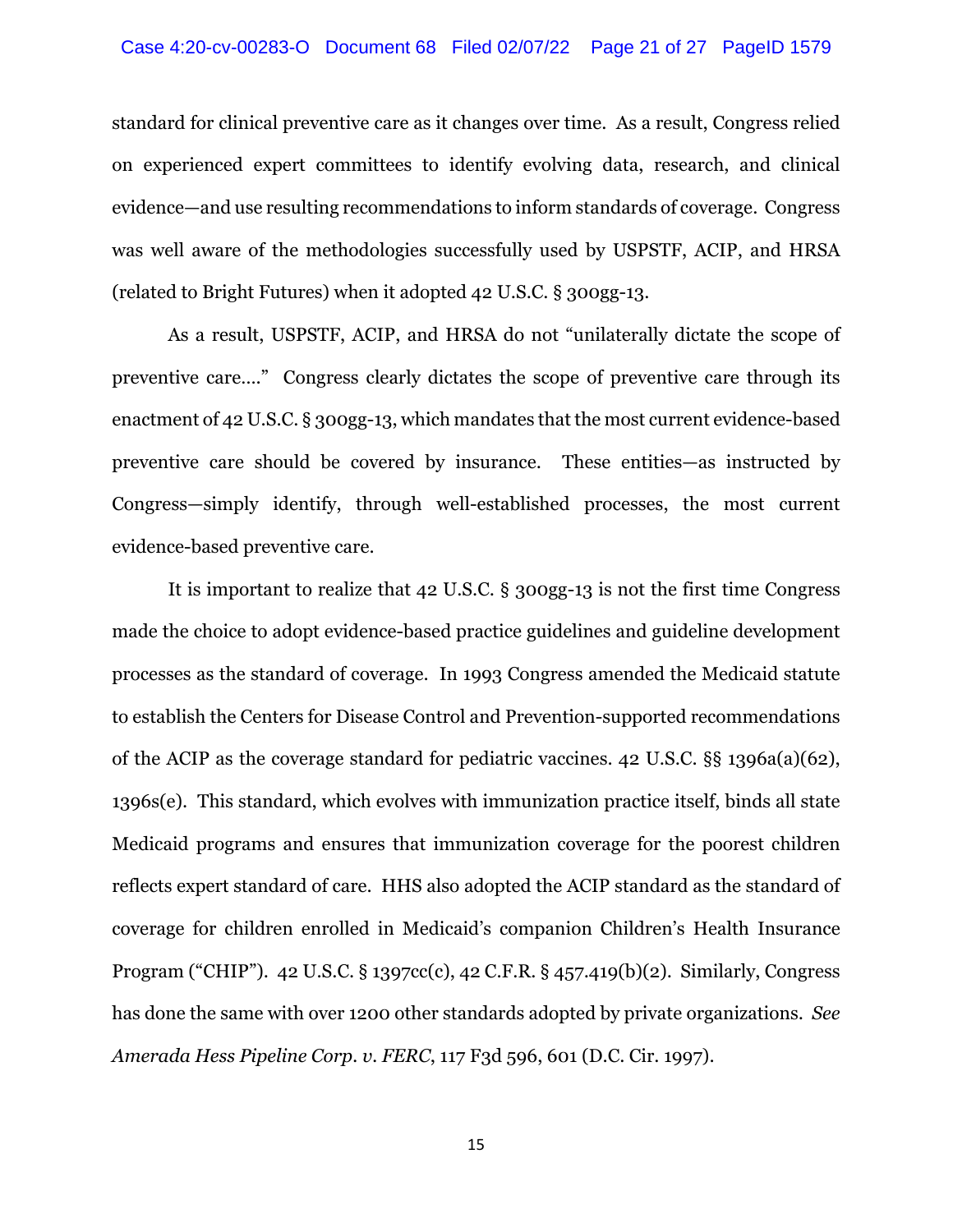#### Case 4:20-cv-00283-O Document 68 Filed 02/07/22 Page 22 of 27 PageID 1580

Plaintiffs concede that if these expert committees "were performing purely advisory functions," then the Appointment Clause (and the Vesting Clause) would not be offended. ECF No. 45 at 22; *see also* ECF No. 14 ¶ 78 (Plaintiffs assert recommendations made prior to March 23, 2010, the enactment date of the ACA, are valid, but those made after enactment are not because the recommendations are now purported mandates). Despite Plaintiffs' attempt to misconstrue the role of USPSTF, ACIP, and HRSA, these entities are simply providing recommendations—as they have done for decades. It was Congress that decided to accept those recommendations and incorporate them into law.

For example, 42 U.S.C. § 300gg-13(a)(2) only requires coverage of vaccines with an ACIP recommendation "in effect." Under the relevant regulatory provision, 45 C.F.R. § 147.130, "a recommendation from the ACIP is considered in effect after it has been adopted by the Director of the Centers for Disease Control and Prevention [who is appointed by the executive branch], and a recommendation is considered to be for routine use if it is listed on the Immunization Schedules of the Centers for Disease Control and Prevention." ACIP, that is, does not exercise sovereign power, but merely makes a recommendation to the CDC, which does exercise the power. Although CDC usually accepts ACIP recommendations, it is not a rubber stamp. In September 2021, the CDC expanded on ACIP's recommendation for access to COVID-19 booster shots,39 demonstrating its independent review authority.

The same is true for preventive services "supported by" HRSA. HRSA guidelines utilize a methodology for weighing various sources of scientific evidence to arrive at

<sup>39</sup> Centers for Disease Control and Prevention, CDC Statement on ACIP Booster Recommendations, Press Release, Sept. 24, 2021,

https://www.cdc.gov/media/releases/2021/p0924-booster-recommendations-.html (last visited Feb. 3, 2022)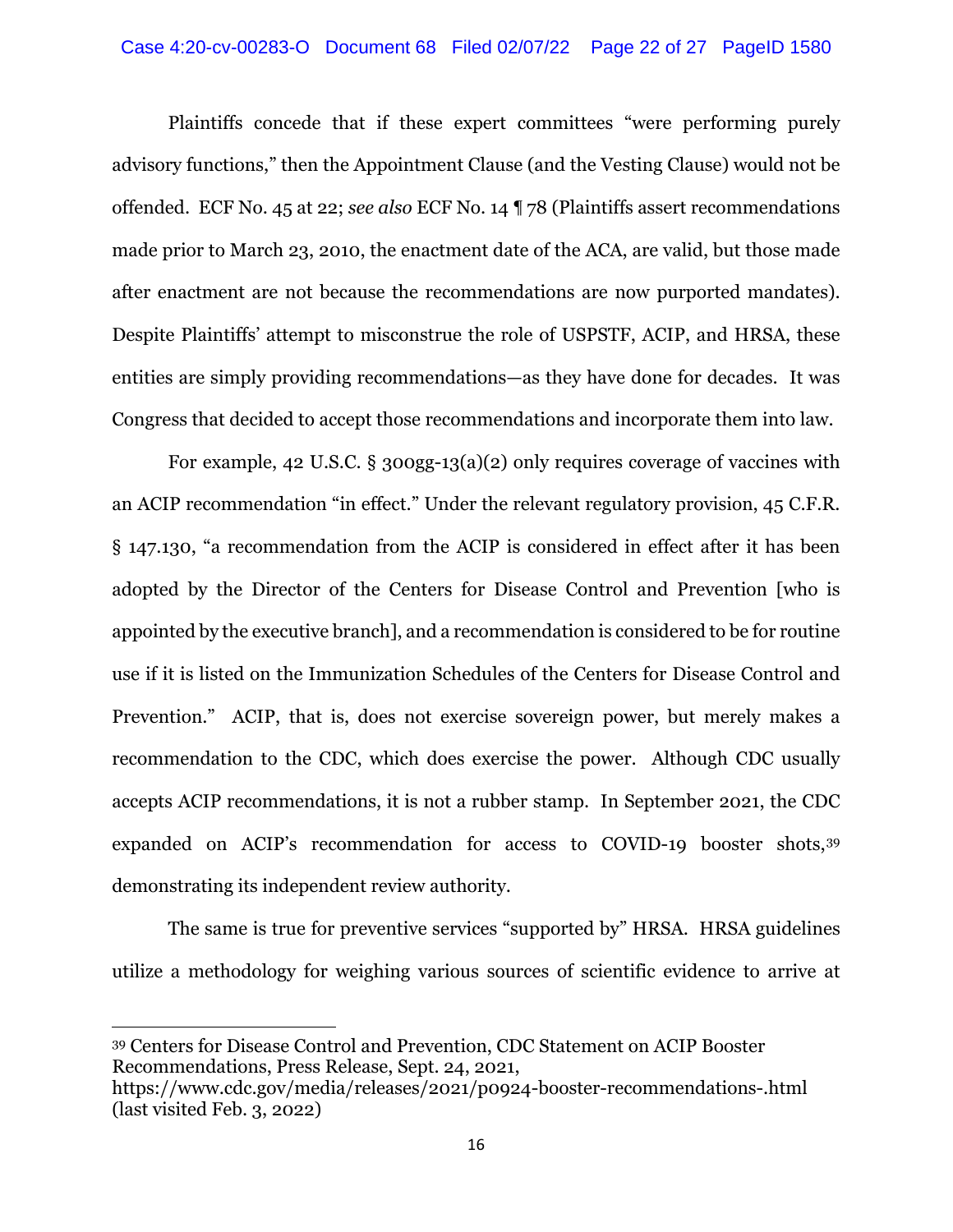recommendations regarding which services are the most important to offer or provide – in this case, for infants, children, adolescents, and women. The Administrator for HRSA—and therefore any recommendation issued by HRSA—is completely subject to review by the HHS Secretary. As a result, the HHS Secretary, an individual appointed by the President and confirmed by the Senate, has final authority as to any preventive services "supported by" HRSA as set forth in the Preventive Services Provision.

In contrast to ACIP and HRSA, USPSTF is an independent entity that does not possess or exercise executive authority. The mandate for USPSTF, found at 42 U.S.C. § 299b-4, provides that the independent experts:

shall review the scientific evidence related to the effectiveness, appropriateness, and cost-effectiveness of clinical preventive services for the purpose of developing *recommendations* for the health care community, and updating previous clinical preventive recommendations, to be published in the Guide to Clinical Preventive Services…*for* individuals and organizations delivering clinical services,…*Congress* and other policymakers, governmental public health agencies, health care quality organizations, and organizations developing national health objectives.

(emphasis added). In other words, USPSTF is directed to provide recommendations to Congress related to preventive services, and in turn, Congress decided, when it enacted 42 U.S.C. § 300gg-13, to adopt these recommendations for care that insurance companies must cover.

Finally, as to the Vesting Clause, USPSTF, ACIP, and HRSA do not directly enforce their standards against insurers and group plans. Enforcement of 42 U.S.C. § 300gg-13 falls to CMS with respect to insurers and to the Employee Benefit Services Administration of the Department of Labor and Internal Revenue Service with respect to group plans. *See* 26 U.S.C. § 4980D; 26 U.S.C. § 9815; 29 U.S.C. § 1132(a)(5); 29 U.S.C. § 1185a; *see also* 42 U.S.C. § 300gg-22. The heads of these three departments are appointed and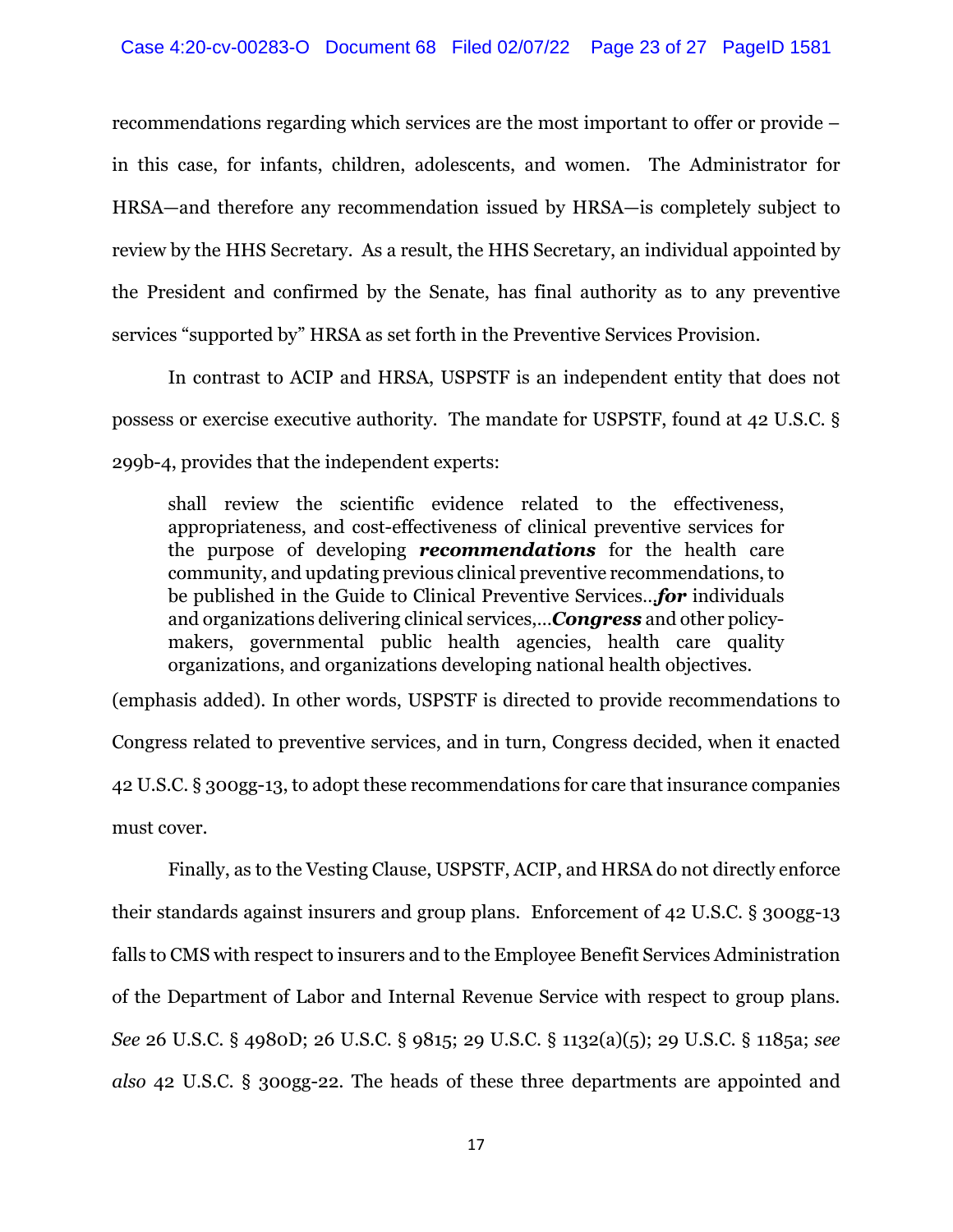confirmed principal officers. As a result, Plaintiffs' argument related to the Vesting Clause fails as well.

# **D. The Preventive Services Provision Provides An Intelligible Principle Satisfying the Nondelegation Doctrine**

Although Article I of the Constitution gives Congress exclusive authority to legislate, the courts have long recognized that Congress could not possibly make all the decisions necessary to govern the United States and must necessarily delegate its authority to executive agencies. In the words of Justice Kagan's plurality decision in the most recent delegation case to be considered by the Supreme Court, *Gundy v. United States*:

But the Constitution does not 'deny [] to the Congress the necessary resources of flexibility and practicality [that enable it] to perform its function[s].' [citation] Congress may 'obtain [] the assistance of its coordinate Branches'—and in particular, may confer substantial discretion on executive agencies to implement and enforce the laws. [citation] '[I]n our increasingly complex society, replete with ever changing and more technical problems,' this Court has understood that 'Congress simply cannot do its job absent an ability to delegate power under broad general directives.'

139 S. Ct. 2116, 2123 (2019). Because of this the Court has, again in the words of Justice

Kagan,:

. . . held, time and again, that a statutory delegation is constitutional as long as Congress 'lay[s] down by legislative act an intelligible principle to which the person or body authorized to [exercise the delegated authority] is directed to conform.' [citation]

Given that standard, a nondelegation inquiry always begins (and often almost ends) with statutory interpretation. The constitutional question is whether Congress has supplied an intelligible principle to guide the delegee's use of discretion. So, the answer requires construing the challenged statute to figure out what task it delegates and what instructions it provides.

\* \* \*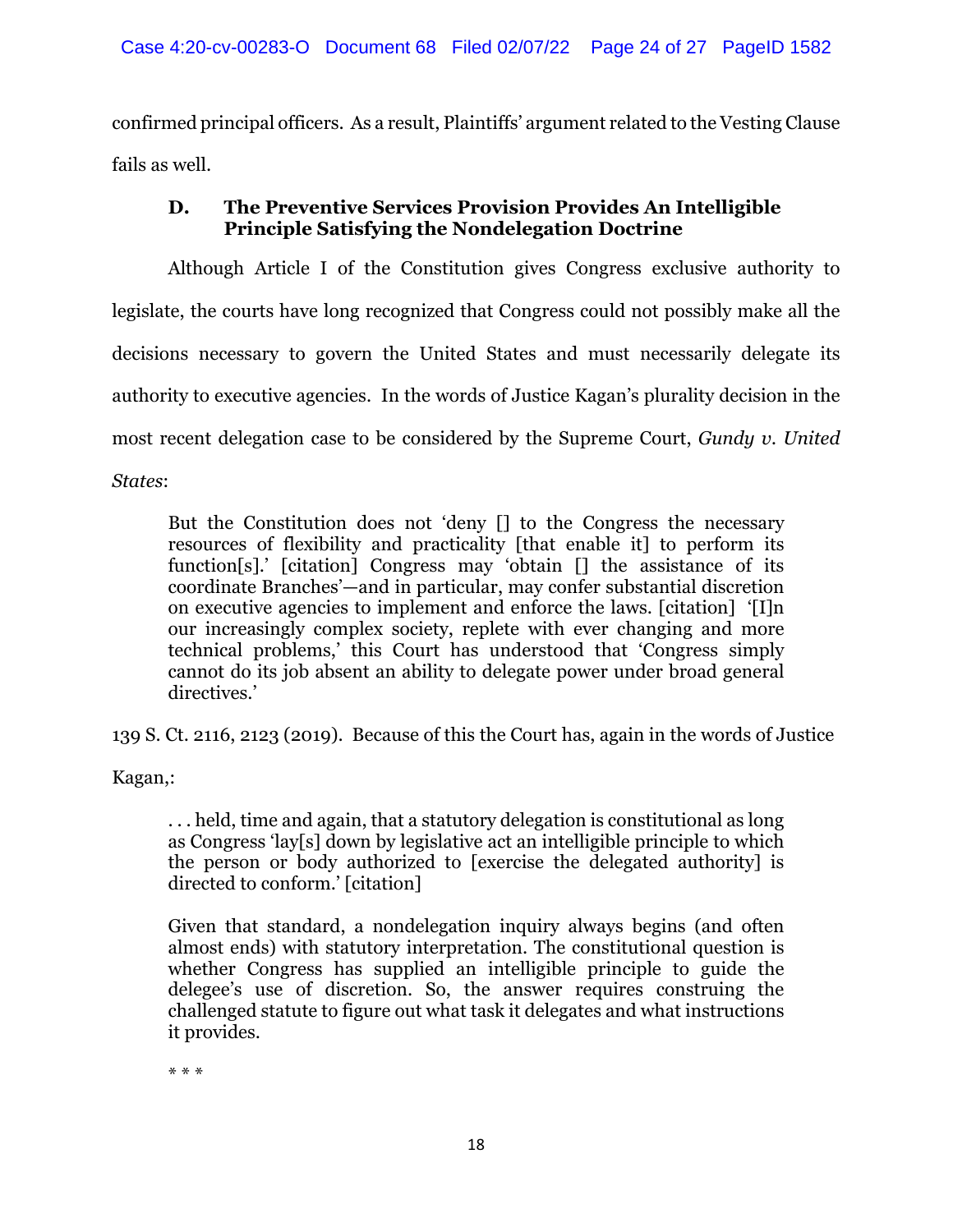'It is a fundamental canon of statutory construction that the words of a statute must be read in their context and with a view to their place in the overall statutory scheme.' [citation] And beyond context and structure, the Court often looks to 'history [and] purpose' to divine the meaning of language.

*Id.* at 2123-26. Under this standard, the Court has for over 80 years not held that a

delegation violates the Constitution and has only done so twice in its history. *See Panama* 

*Refining Co. v. Ryan*, 293 U.S. 388 (1935); *A. L. A. Schechter Poultry Corporation v.* 

*United States*, 295 U.S. 495 (1935).

The most recent Fifth Circuit authority on delegation takes exactly the same

position. In *Big Time Vapes v. FDA*, 963 F.3d 436 (5th Cir. 2020) *cert denied* 2021 WL

2302098, at \*1 (U.S. June 7, 2021), the court upheld a delegation to the FDA, stating:

Delegations are constitutional so long as Congress 'lay[s] down by legislative act an intelligible principle to which the person or body authorized [to exercise the authority] is directed to conform.' [citation] It is 'constitutionally sufficient if Congress clearly delineates the general policy, the public agency which is to apply it, and the boundaries of th[e] delegated authority.'

963 F.3d at 441-42. Here, Congress articulated an "intelligible principle," which USPSTF, ACIP, and HRSA have applied in determining which preventive health services and screenings and immunizations must be covered by non-grandfathered health plans without cost sharing. They must be evidence-based and preventive. Congress understood from past experience what was meant by these terms and provided intelligible principles based on this experience.

Plaintiffs argue that in recent Supreme Court cases, however, some Justices have opined that the intelligible principles requirement is too broad and should be narrowed. *See, e.g., Gundy*, 139 S. Ct. at 2131 (Gorsuch, J., dissenting). Even should the Supreme Court abandon or narrow the intelligible principle doctrine, the delegation in 42 U.S.C. §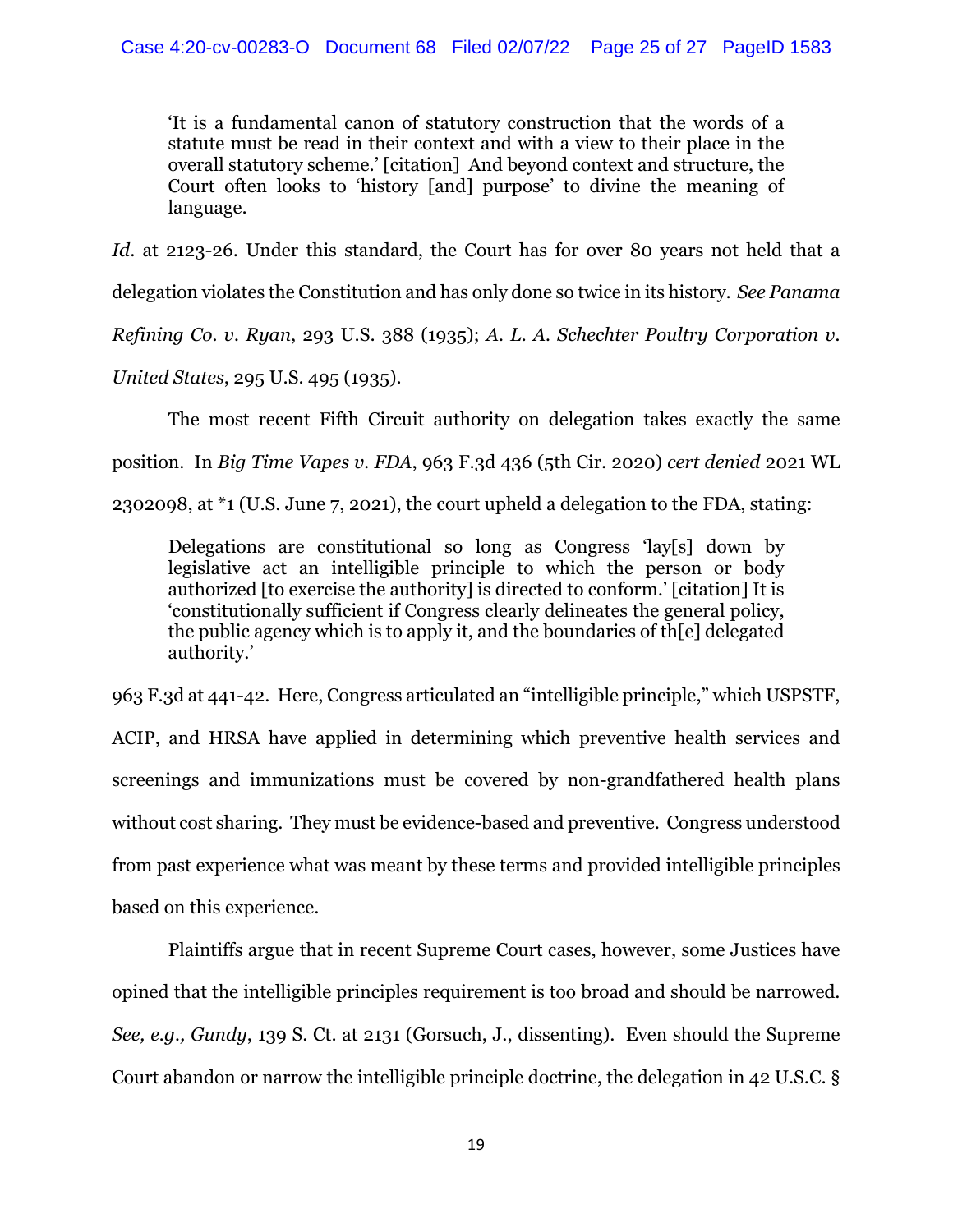#### Case 4:20-cv-00283-O Document 68 Filed 02/07/22 Page 26 of 27 PageID 1584

300gg-13 would still be permissible. Justice Gorsuch's dissent in *Gundy* recognized that under even a "narrowed" delegation doctrine, "as long as Congress makes the policy decisions when regulating private conduct, it may authorize another branch to "fill up the details." 139 S. Ct. at 2136. Later in his dissent, he analogizes this to the "major questions doctrine," which prohibits Congress from delegating authority to the executive concerning questions "of deep economic and political significance." *Id*. at 2141.

In enacting the ACA, Congress made the major decision that all health plans and insurers must provide preventive care and screening without cost sharing. Given the clear fact that medical knowledge, including clinical preventive services, is in a constant state of dynamic evolution, USPSTF, ACIP, and HRSA were merely given the task to "fill up the details" as to which preventive care and screenings and immunizations should be recommended for coverage.

#### **IV. CONCLUSION**

For the forgoing reasons, *amici* respectfully urge this Court to grant summary judgment for Defendants.

Dated: February 4, 2022 Respectfully submitted,

s/Kaylynn Webb Kaylynn Webb McDermott Will & Emery LLP 2501 North Harwood Street, Suite 1900 Dallas, TX 75201-1664 214-295-8043 kwebb@mwe.com

Michael W. Weaver McDermott Will & Emery LLP 444 West Lake Street, Suite 4000 Chicago, IL 60660 312-984-5820 mweaver@mwe.com Attorneys for *amici curiae*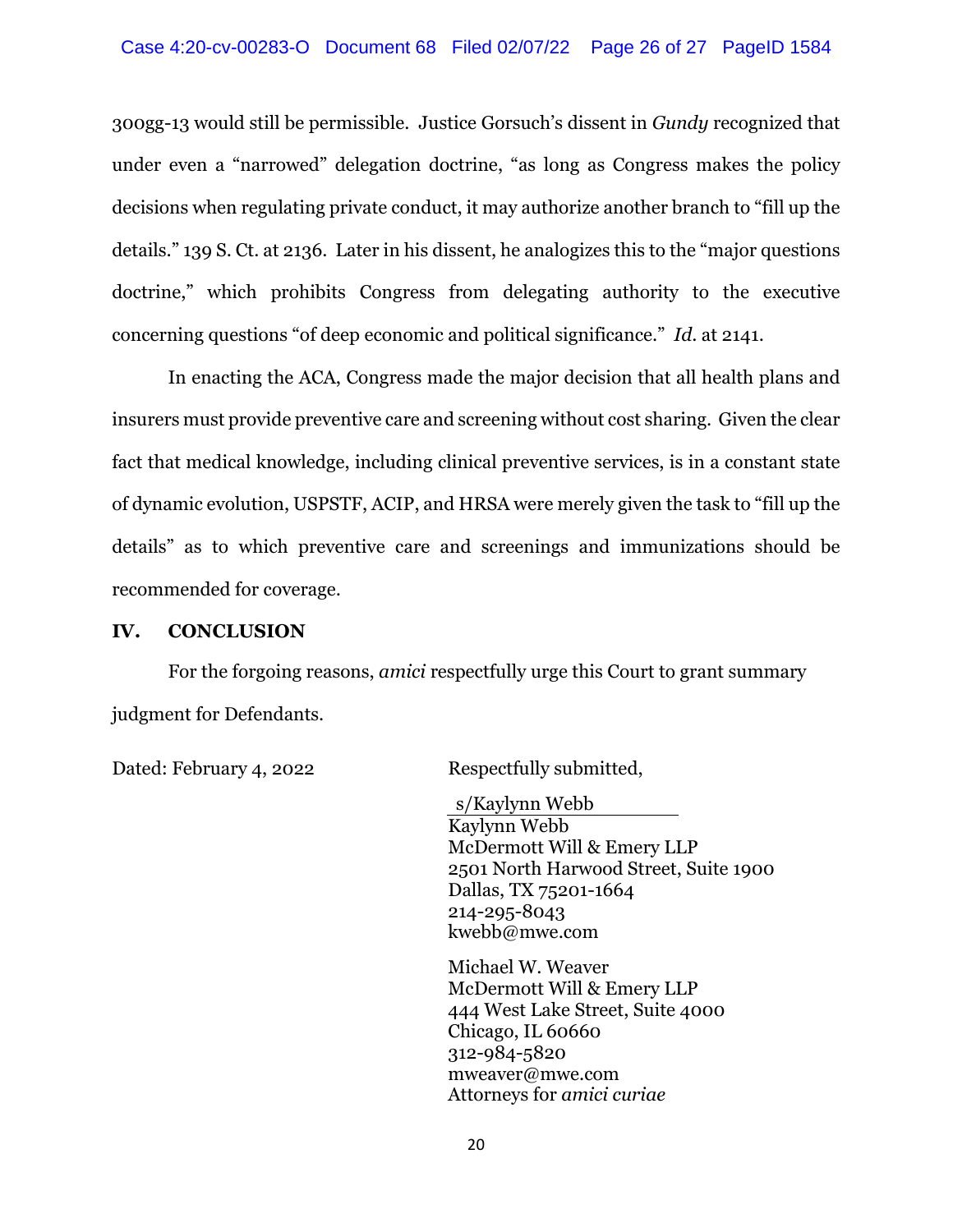#### **CERTIFICATE OF SERVICE**

On February 4, 2022, I caused the foregoing document to be electronically submitted with the clerk of court for the U.S. District Court, Northern District of Texas, using the electronic case filing system of the court. I hereby certify that I have caused service to be made on all parties who have appeared in the case electronically or by another manner authorized by Federal Rule of Civil Procedure 5(b)(2).

> s/Kaylynn Webb Kaylynn Webb McDermott Will & Emery LLP 2501 North Harwood Street, Suite 1900 Dallas, TX 75201-1664 214-295-8043 kwebb@mwe.com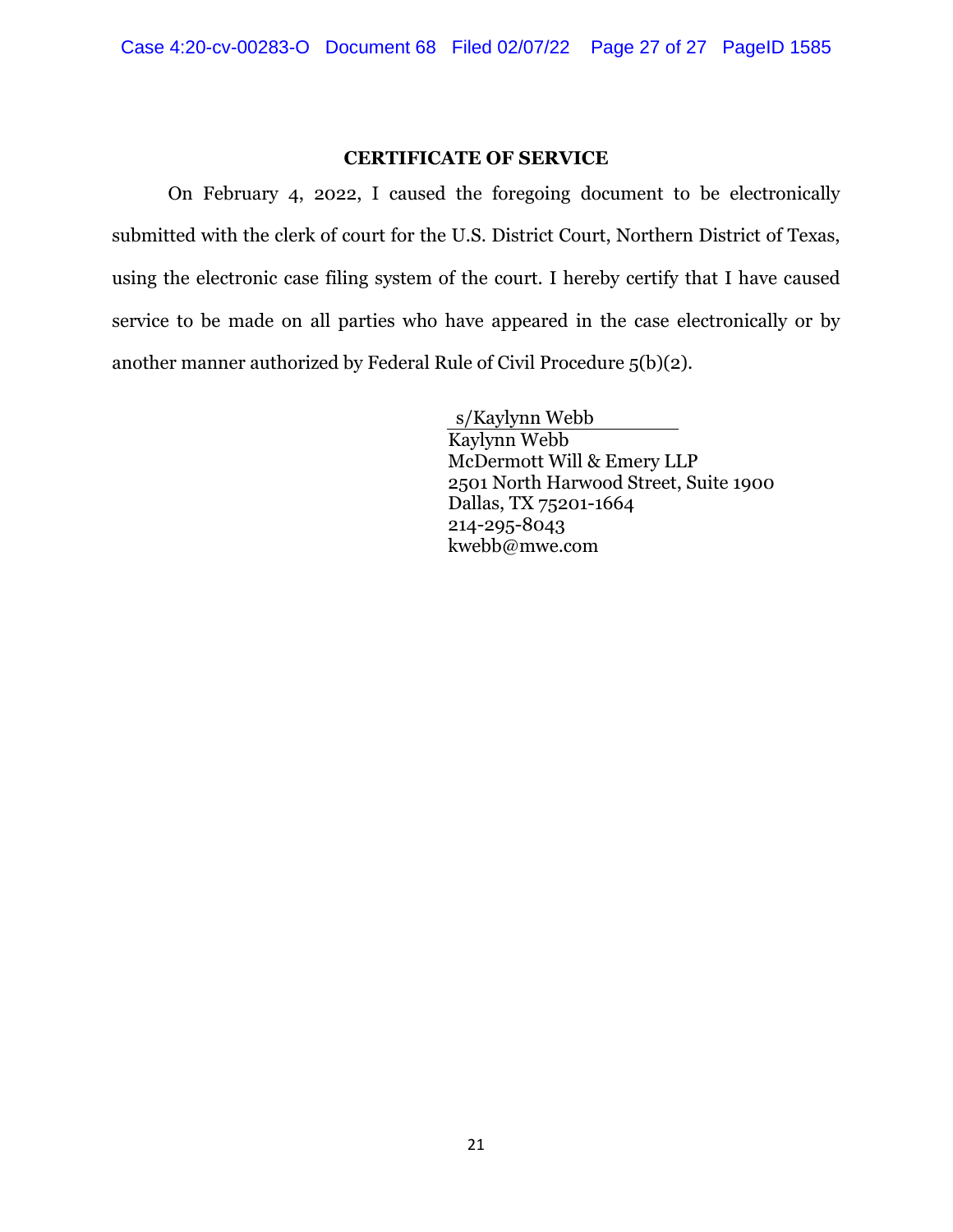| Case 4:20-cv-00283-O Document 69 Filed 02/07/22 Page 1 of 3 PageID 1586 |  |  |  |  |
|-------------------------------------------------------------------------|--|--|--|--|
|-------------------------------------------------------------------------|--|--|--|--|

#### **IN THE UNITED STATES DISTRICT COURT FOR THE NORTHERN DISTRICT OF TEXAS FORT WORTH DIVISION**

| JOHN KELLEY, et al.,    |             |                          |
|-------------------------|-------------|--------------------------|
|                         | Plaintiffs, | Case No. 4:20-cv-00283-O |
| V.                      |             |                          |
| XAVIER BECERRA, et al., |             |                          |
|                         | Defendants. | Judge Reed O'Connor      |
|                         |             |                          |
|                         |             |                          |

# **APPENDIX TO AMICI CURIAE BRIEF OF 20 HEALTH POLICY EXPERTS, THE AMERICAN PUBLIC HEALTH ASSOCIATION, AND THE ASSOCIATION OF AMERICAN MEDICAL COLLEGES IN SUPPORT OF DEFENDANTS' MOTION FOR SUMMARY JUDGMENT**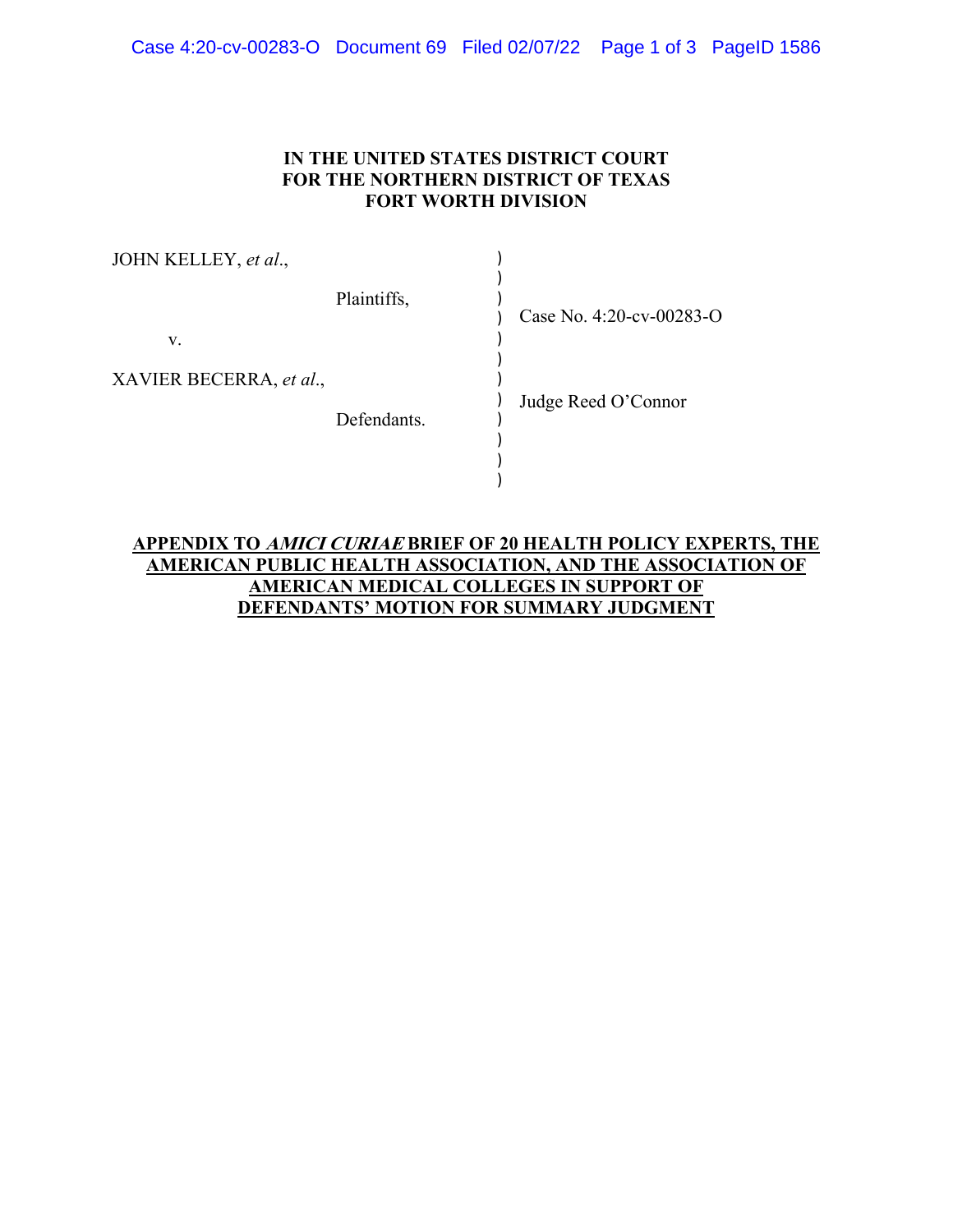# List of Amici Curiae Health Policy Experts

# **Deans and Associate Deans**

- 1. Sherry Glied, PhD Dean and Professor of Public Service, Robert F. Wagner Graduate School of Public Service, New York University
- 2. Lynn R. Goldman, MD, MPH, MS Michael and Lori Milken Dean of Public Health, Professor, Environmental and Occupational Health, Milken Institute School of Public Health, The George Washington University
- 3. Adnan A. Hyder, MD, MPH, PhD
	- Senior Associate Dean for Research, Professor, Department of Global Health, Director, Center on Commercial Determinants of Health, Milken Institute School of Public Health, The George Washington University
- 4. Boris D. Lushniak, MD, MPH Dean, University of Maryland School of Public Health
- 5. John T. Monahan, JD Interim Dean, School of Nursing and Health Studies, Professor, Department of Medicine, Senior Fellow at McCourt School of Public Policy, Georgetown University
- 6. Jane Hyatt Thorpe, JD Sr. Associate Dean for Academic, Student and Faculty Affairs, Professor of Health Policy and Management, Milken Institute School of Public Health, The George Washington University

# **Academic Chairs**

1. Anne Markus, PhD, MHS, JD Professor and Chair, Department of Health Policy and Management, Milken Institute School of Public Health, The George Washington University

# **Scholars**

- 1. Maureen Byrnes, MPA Teaching Instructor, Department of Health Policy and Management, Milken Institute School of Public Health, The George Washington University
- 2. David M. Frankford, JD Professor of Law, Rutgers Law School